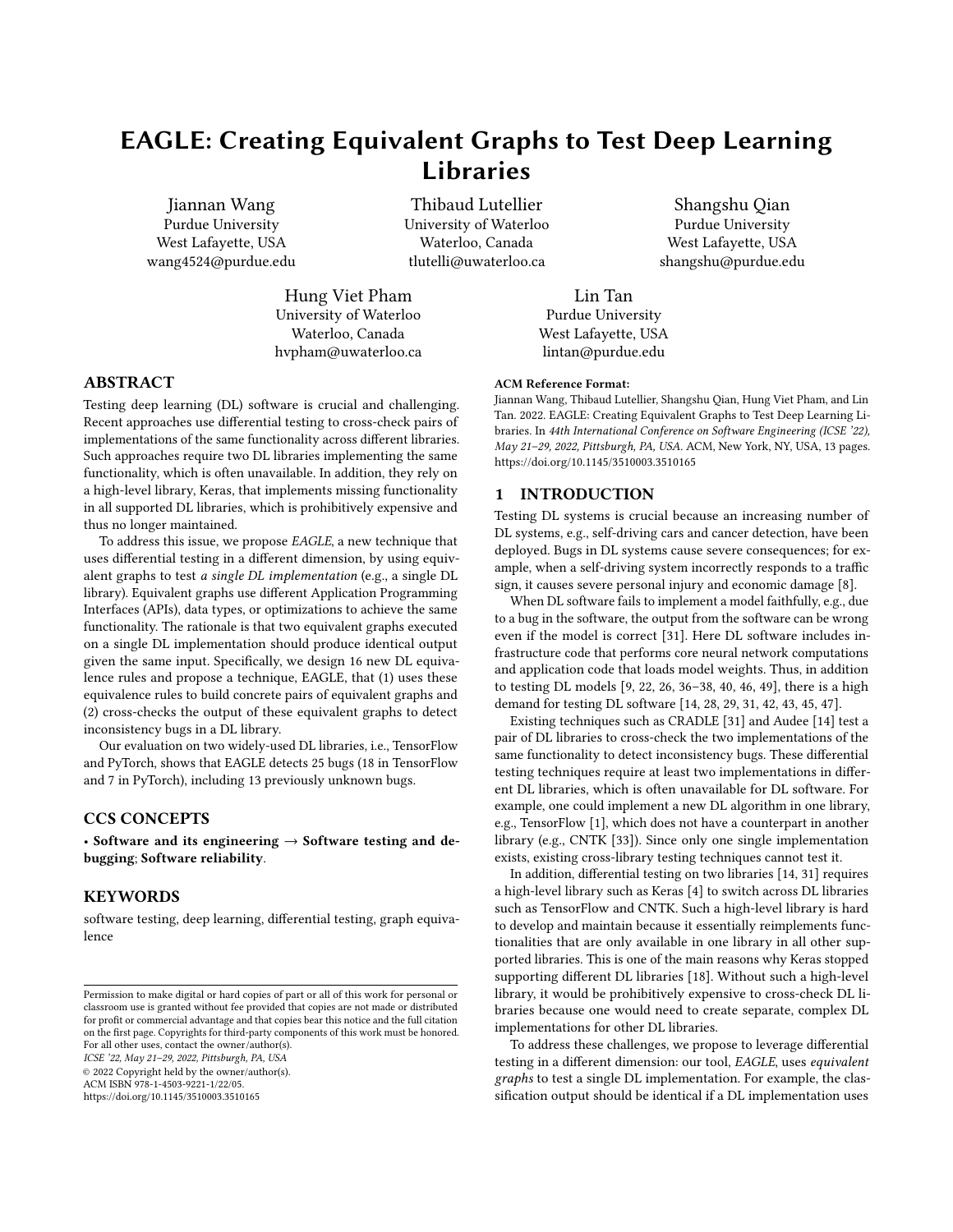<span id="page-1-1"></span><span id="page-1-0"></span>

<span id="page-1-3"></span>**+** time\_dim = 0 **if** getattr(self.forward\_layer, 'time\_major', False) **else** 1 **+** y\_rev = K.reverse(y\_rev, time\_dim)

<span id="page-1-2"></span>c. Developer's Fix

Figure 1: Equivalent graphs that we designed to detect a real bug in TensorFlow. Red background indicates the buggy line.  $I1$  is the tensor input.  $O1$  and  $O1'$  are output that is expected to be identical. The bug causes  $01 \neq 01'$ .

two different but equivalent Recurrent Neural Networks (RNN) to perform a classification task. We define equivalent graphs as computational graphs that achieve the same functionality, which should produce identical output given the same input. The equivalence is achieved with different APIs, data types, optimizations, etc.

For example, an optimized way of representing mostly-empty tensors of DL models is using sparse tensors. One can generate two equivalent computation graphs: the first taking a dense tensor as input and the second taking a sparse tensor as input. While these two graphs may invoke different API functions, they are equivalent, i.e., they should produce the same output given the same input represented as a dense tensor in the first graph, or a sparse tensor in the second. When the API functions contain bugs, the output may be different. EAGLE detects seven bugs related to sparse tensors in TensorFlow and PyTorch using equivalent graphs.

# 1.1 Our Approach

A motivating example: Figure [1](#page-1-0) shows a real bug in TensorFlow 2.1 detected by EAGLE using two equivalent graphs. The equivalence rule used to generate the two equivalent graphs in Figures [1a](#page-1-1) and [1b](#page-1-2) is inspired by RNN functions that accept two input formats. A common format is [batch, time] (called batch-major), which is the usual input format developers use. The other format is [time, batch] (called time-major). The time-major format better fits RNN computations because RNNs compute batches step-by-step, and similar steps from different sequences are represented contiguously in flattened time-major arrays, thus reducing training time. For example, given the following two batches of three words (i.e., three

time steps) [I like dogs] and [I eat apples], the input can be fed to the RNN in batch-major format (i.e., I like dogs<br>I eat apples ) or time-major

format (i.e.,  $\begin{vmatrix} 1 & 1 \\ like & eat \end{vmatrix}$ l  $I \qquad I$ tike eat<br>dogs apples I I ). The first matrix is the transpose of

 the second matrix. Developers use an argument (e.g., parameter time\_major True or False in TensorFlow) of RNN functions to specify input's format. By transposing the correct dimension, one can transform a time-major input matrix to a batch-major input matrix.

Therefore, leveraging the time-major/batch-major and transpose properties, we create two equivalent graphs. The graph in Figure [1a](#page-1-1) first transposes the time-major input tensor  $I1$  to batch-major, feeds it to a batch-major RNN (tf.keras.layers.Bidirectional in this example), then transposes the output back to time-major. The graph in Figure [1b](#page-1-2) directly feeds the original time-major input to the time-major RNN to produce a time-major output. If the RNN API implementation is correct, these two equivalent graphs should generate the same output given the same time-major input.

Figure [1b](#page-1-2) shows a real bug in the TensorFlow API function tf.keras.layers.Bidirectional (which implements bidirectional RNNs) and how the bug causes an inconsistency: the same function tf.keras.layers.Bidirectional generates different output O1 and O1' given the same input I1 (e.g., a tensor representation of [I like dogs]) on two equivalent graphs. The bug is in red in Graph 2 (Figure [1b\)](#page-1-2) since the function reverse should be performed on the time dimension instead of the batch dimension. The bidirectional RNN consists of two independent RNNs: a forward RNN and a reverse RNN. The forward RNN processes the input in the normal order, and the reverse RNN in the reverse order (e.g., "I like dogs" becomes "dogs like I"). Since the output of the reverse RNN is not in the correct order, it needs to be reversed. The API's batch-major mode (Figure [1a\)](#page-1-1) correctly uses the reverse function on the time dimension, but its time-major mode (Figure [1b\)](#page-1-2) incorrectly reverses the batch dimension instead of the time dimension, i.e., reverse(batch) (in red) is incorrect and should be  $reverse$ (time), resulting in incorrect output  $O1'$ .

It is challenging to detect this bug without EAGLE because with-out Graph 1 in Figure [1a,](#page-1-1) one may not know O1' in Graph 2 in Figure [1b](#page-1-2) is the wrong output for input *I*1. The reason is that it is hard to know the expected output  $O1$  given input  $I1$  since the DL calculation (e.g., reverse RNN) is complex [\[31\]](#page-11-1). Our equivalent graph approach addresses this challenge by comparing the output from two equivalent graphs to identify inconsistencies to detect software bugs.

Figure [1c](#page-1-3) shows the fix provided by TensorFlow developers, who fixed the bug by setting the appropriate dimension to reverse according to the input format, with the buggy line in red background and the fixed line in blue background.

Such graph equivalence on time-major and batch-major is general as most DL libraries, including TensorFlow and PyTorch, use such representation. We apply EAGLE to test 13 RNN functions in TensorFlow and PyTorch and detect that all bidirectional RNNs in TensorFlow incorrectly implement the time-major functionality.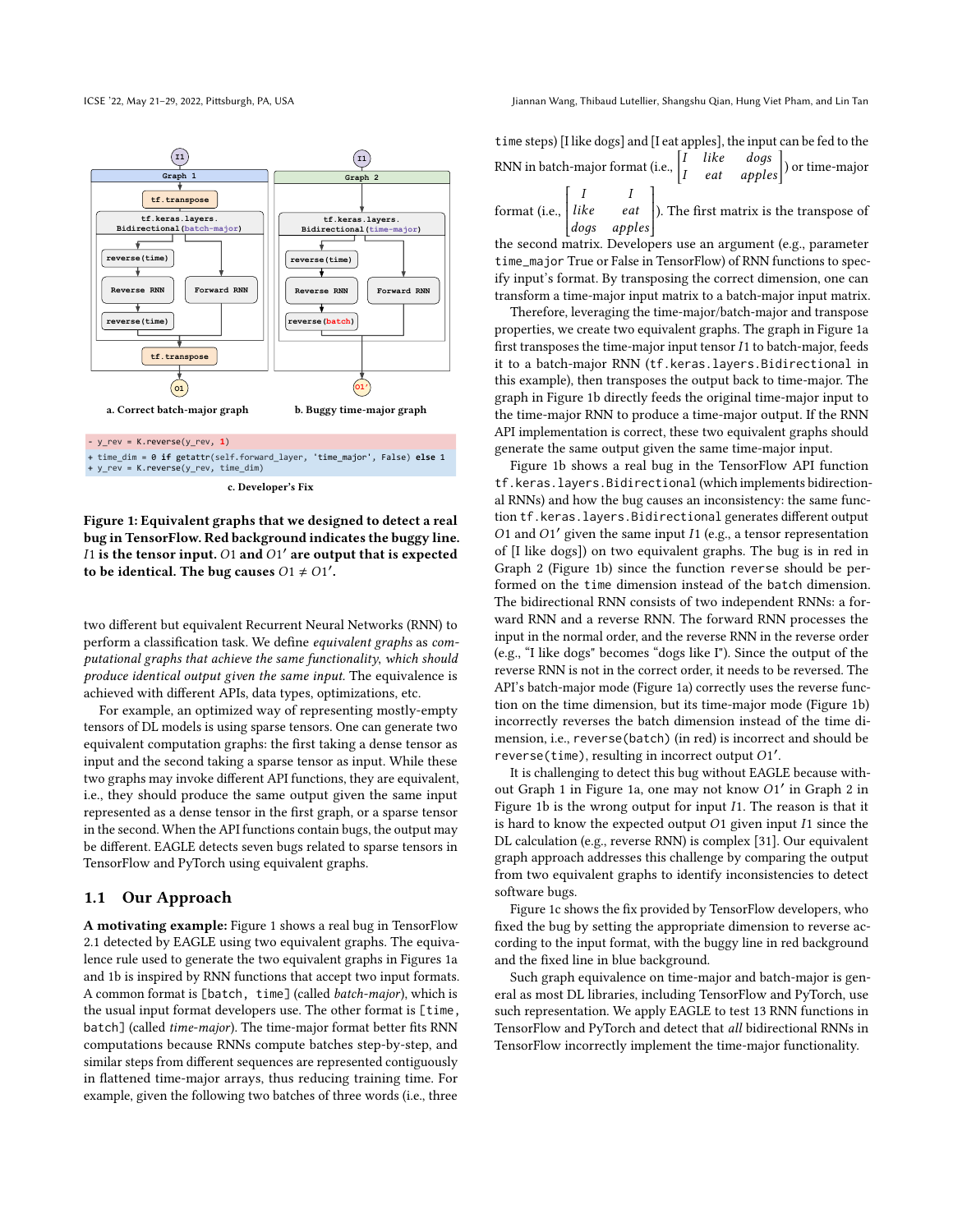This motivating example demonstrates how equivalent graphs enable the discovery of hard-to-find bugs in DL libraries. We present below the main steps of our approach.

Equivalence rule definition: The first step is to generate rules to build equivalent graphs. There are two main criteria for generating these rules. First, the rules should be generalizable to multiple APIs and DL libraries. Second, the rules should be non-trivial to detect real-world bugs. To cover as many libraries as possible, we carefully inspect API documentation from TensorFlow and PyTorch libraries. In total, we design a list of 16 new equivalence rules that covers 1,427 APIs of these two DL libraries.

Equivalent graph construction: Once we have a set of equivalence rules, we concretize these general abstract rules into concrete graphs. Specifically, we test a concrete DL function with specific configurations (e.g., weights) and input. For example, the rule presented in Figure [1](#page-1-0) applies to any RNN function (e.g., RNN, LSTM, GRU, and biLSTM). This results in 10 pairs of TensorFlow equivalent graphs, each is tested with 400 sets of (input, configuration). We follow previous work [\[43\]](#page-11-12) to generate valid input based on constraints automatically extracted from the API documentation.

Bug detection: We compare the output from a pair of concrete equivalent graphs to detect inconsistency bugs.

## 1.2 Contributions

In this paper, we make the following contribution:

- We design 16 new equivalence rules to create equivalent graphs to test DL libraries. These rules cover six categories of DL graph equivalence, i.e., optimization, API redundancy, data structure equivalence, data format equivalence, inverse equivalence, and model evaluation equivalence.
- We propose a novel idea of using equivalent graphs to detect bugs and implement this idea as a new testing technique—EAGLE, that generates equivalent graphs and detects bugs in DL libraries.
- We evaluate EAGLE on five of the latest versions of the most popular DL libraries (TensorFlow and PyTorch). Using the 16 rules, EAGLE generates 6,861 pairs of equivalent graphs and detects 25 bugs (18 in TensorFlow and 7 in PyTorch), including 13 previously unknown bugs.

Availability: Data is available in our GitHub repository $^1.$  $^1.$  $^1.$ 

The rest of the paper is organized as follows. Section [2](#page-2-1) presents the definition of key concepts such as graphs, inputs, and configurations. Section [3](#page-2-2) describes the equivalence rules and EAGLE's implementation. Section [4](#page-6-0) describes our experimental setup. In Section [5,](#page-6-1) we evaluate EAGLE on two popular DL libraries, describe some bugs that EAGLE detects, compare EAGLE to state-of-the-art DL testing techniques, and present its execution time. Sections [6](#page-9-0) and [7](#page-9-1) respectively describe threats to validity and related work. Finally, Section [8](#page-10-0) concludes the paper.

# <span id="page-2-1"></span>2 DEFINITION AND TERMINOLOGY

A graph in this paper represents a computational graph in which the nodes are operations performed on variables.

A set of (input, configuration) is required to compute a graph and generate an output. The *input*  $(I1$  in Figure [1\)](#page-1-0) is the object, often one or several tensors, on which the computation is done. We call configuration all the other arguments necessary to perform the computation (e.g., weights, number of neurons, etc.). For simplicity, we only list the input  $I$  in the equivalence rules (Table [1\)](#page-4-0), but the configuration of the two equivalent graphs is assumed to be identical, except when explicitly described in the rule. For example, for the batch-major/time-major rule presented in Figure [1,](#page-1-0) the two graphs have identical configurations (weights and other arguments), except for the time\_major argument, which is False in Graph 1, and True in Graph 2. Since it is the only difference, it is the only configuration explicitly described in Table [1](#page-4-0) for this rule.

# <span id="page-2-2"></span>3 APPROACH

Finding bugs, especially non-crash bugs, in DL libraries is challenging because it is difficult to know the expected output, given that DL computations are complex. We cannot use the ground truth as the expected output of DL software since DL models are not 100% accurate [\[31\]](#page-11-1). When a model makes a mistake on input  $I$ , the expected output  $O$  of the software is different from the ground truth output  $O^0$ . EAGLE uses differential testing to address this challenge to find non-crash bugs.

Figure [2](#page-3-0) presents the overview of our work, which consists of three main steps. First, we define generalizable rules for creating equivalent graphs (Step 1 in Figure [2\)](#page-3-0). Second, for each rule, we obtain applicable APIs by checking DL API's documentation, and build pairs of concrete equivalent graphs (Step 2). Finally, we execute the two equivalent graphs by feeding them fuzzed input [\[43\]](#page-11-12) and compare their output (for example  $O1$  and  $O1'$  in Figure [2\)](#page-3-0) to detect inconsistency bugs (Step 3).

The rest of the approach section describes the equivalence rules (Section [3.1\)](#page-2-3), the equivalent graph construction (Section [3.2\)](#page-5-0), and the bug detection process (Section [3.3\)](#page-5-1).

#### <span id="page-2-3"></span>3.1 Equivalence Rules

The first step is to create rules to build equivalent graphs. Recall that equivalent graphs are computational graphs that achieve the same functionality, which should produce identical output given the same input. In practice, if the output difference is below a threshold  $t$ , we also consider the outputs identical. Such a threshold is needed because DL computations are mostly performed on floating numbers, and equivalent floating-point computations often result in slightly different outputs.

To create equivalence rules that are more likely to find real bugs in DL libraries, we examine the following two sources:

(1) API documentation: The API documentation of neural network functions provides us with information about their implementation. Sometimes, the description of several APIs provides connections among these APIs that help us create equivalence rules. For example, by reading the description of the function tf.keras.layers.DepthwiseConv2D, we found that this function could be implemented by multiple invocations of the function tf.keras.layers.Conv2D, each of which is performed over a single channel of the input to tf.keras.layers.DepthwiseConv2D. This implementation using tf.keras.layers.Conv2D is different from the implementation of tf.keras.layers.DepthwiseConv2D in TensorFlow. Although tf.keras.layers.DepthwiseConv2D

<span id="page-2-0"></span><sup>1</sup><https://github.com/lin-tan/eagle>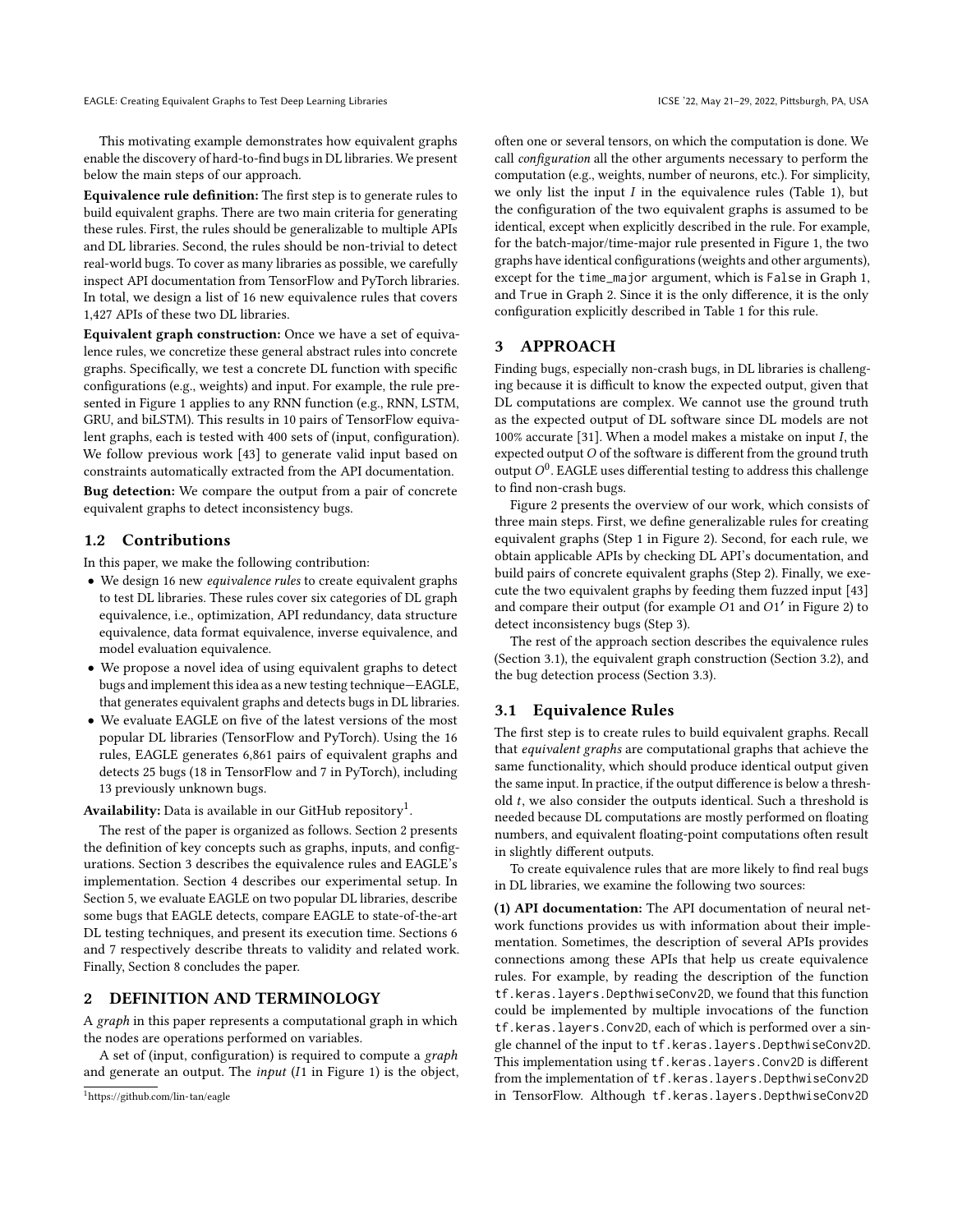<span id="page-3-0"></span>



can be implemented using tf.keras.layers.Conv2D, TensorFlow chooses a more efficient implementation and computes the depthwise convolution directly without splitting it by the channels. Therefore, we have two different but equivalent implementations of tf.keras.layers.DepthwiseConv2D and we can use them to build equivalent graphs to detect bugs.

(2) Non-crash bugs in DL libraries: Similar to prior work [\[17\]](#page-11-18), we study non-crash bugs in DL libraries to summarize common bug patterns and equivalence rules that can potentially detect those bugs. We first manually investigate GitHub issues related to noncrash bugs in TensorFlow and PyTorch's repositories. Then we reproduce those bugs and build a pair of equivalent graphs to detect each bug for the particular buggy API described in the issue. We then convert the graphs to a general equivalence rule by abstracting the inputs, API functions, and configurations (e.g., metrics and optimizations used).

Designing Equivalence Rules: We first create a concrete equivalence rule for a specific API for which we read the documentation or that contains a known bug. Then, we generalize the rule by abstracting the inputs, API functions, and configurations (e.g., metrics and optimization used). For example, the concrete rule used for the API function tf.keras.layers.Bidirectional in Figure [1](#page-1-0) is  $(Bidirectional (I1<sup>T</sup>, ..., return\_sequences, ..., batch-major))<sup>T</sup>$ ≡ Bidirectional(1, ..., return\_sequences, ..., time-major), where *I*1 is an input tensor and  $I1^T$  is the transpose of *I*1. This rule requires the time\_major argument to be False (i.e., using batchmajor) for the graph in Figure [1a](#page-1-1) and True for the equivalent graph in Figure [1b.](#page-1-2) We generalize the API function Bidirectional to all relevant API functions  $F$ , generalize input  $I$ 1 to any input  $I$ , and generalize the configuration return\_sequences so that the parameter return\_sequences can be True or False, while only True was used in this concrete rule. The generalized equivalence rule is (F( $I^T$ , batch-major)) $T \equiv F(I,$  time-major). To make the generalized rules look cleaner, we generalize but omit in the rule notation all other parameters of the API functions including return\_sequences, which is part of the configurations as explained in Section [2.](#page-2-1)

Based on our study of DL bugs and API documentation, we define 16 equivalence rules that can transform a graph into an equivalent graph. We group these rules into 6 categories (Table [1\)](#page-4-0),

where  $I$  is a general input (often a tensor) and  $F$  denotes an API function. Function implement( $F_A$ ,  $F_B$ ) is a function that uses function  $F_B$  to implement the functionality of function  $F_A$ .  $F_{2D}$ and  $F_{3D}$  are API functions that compute 2D and 3D operations (e.g., tf.keras.layers.Conv2D and tf.keras.layers.Conv3D) respectively. Function dense transfers input  $I$  to a dense tensor, while Function sparse transfers input  $I$  to a sparse tensor. Functions normalize and denormalize transfer image input  $I$  from float representation in range [0, 1.0] to integer representation in range  $[0, 255]$ , and trasfer the function  $F$ 's output back from integer to float. Function cast is a type-casting function that converts  $I$  to the expected data type, while  $t\psi p e_X$  and  $t\psi p e_Y$  are two different data types. Functions decode and encode are a pair of functions that decode an image file to a tensor or encode a tensor to an image file (e.g., tf.io.decode\_png and tf.io.encode\_png). Function pad denotes a padding function, while unpad is a function that reverses the padding procedure, (e.g., tf.image.extract\_glimpse). Finally,  $M$  indicates a pretrained DL model, while eval is the model evaluation procedure.

Below, we first go through a detailed example of one rule, then describe the other rules.

3.1.1 A Detailed Example: Optimization Equivalence Rule. Tensor-Flow and PyTorch include several graph compilation optimizations that cause a function to be compiled as a callable graph. Compiling the program into callable graphs enables optimizations such as operation pruning or constant folding, which can significantly reduce execution time.

Optimization is known to cause many bugs [\[23,](#page-11-19) [41\]](#page-11-20) in other domains (e.g., compiler optimization [\[20,](#page-11-21) [21,](#page-11-22) [35\]](#page-11-23)). DL optimization (e.g., autograph transformation) is also complex and error-prone. For example, we found two non-crash bugs related to TensorFlow optimization by looking at GitHub issues (GitHub issue 47970<sup>[2](#page-3-1)</sup>). Function  $tf$ .math.floordiv behaves differently with and without optimization, and so does tf.linalg.eigh.

Based on this bug report, we build two equivalent graphs (Figures [3\)](#page-4-1) to reproduce the bug. Then we generalize the equivalence rule by abstracting the API tf.math.floordiv, the optimization @tf.function, and its input to build Rule 1 in Table [1.](#page-4-0) Rule 1 states

<span id="page-3-1"></span><sup>2</sup><https://github.com/tensorflow/tensorflow/issues/47970>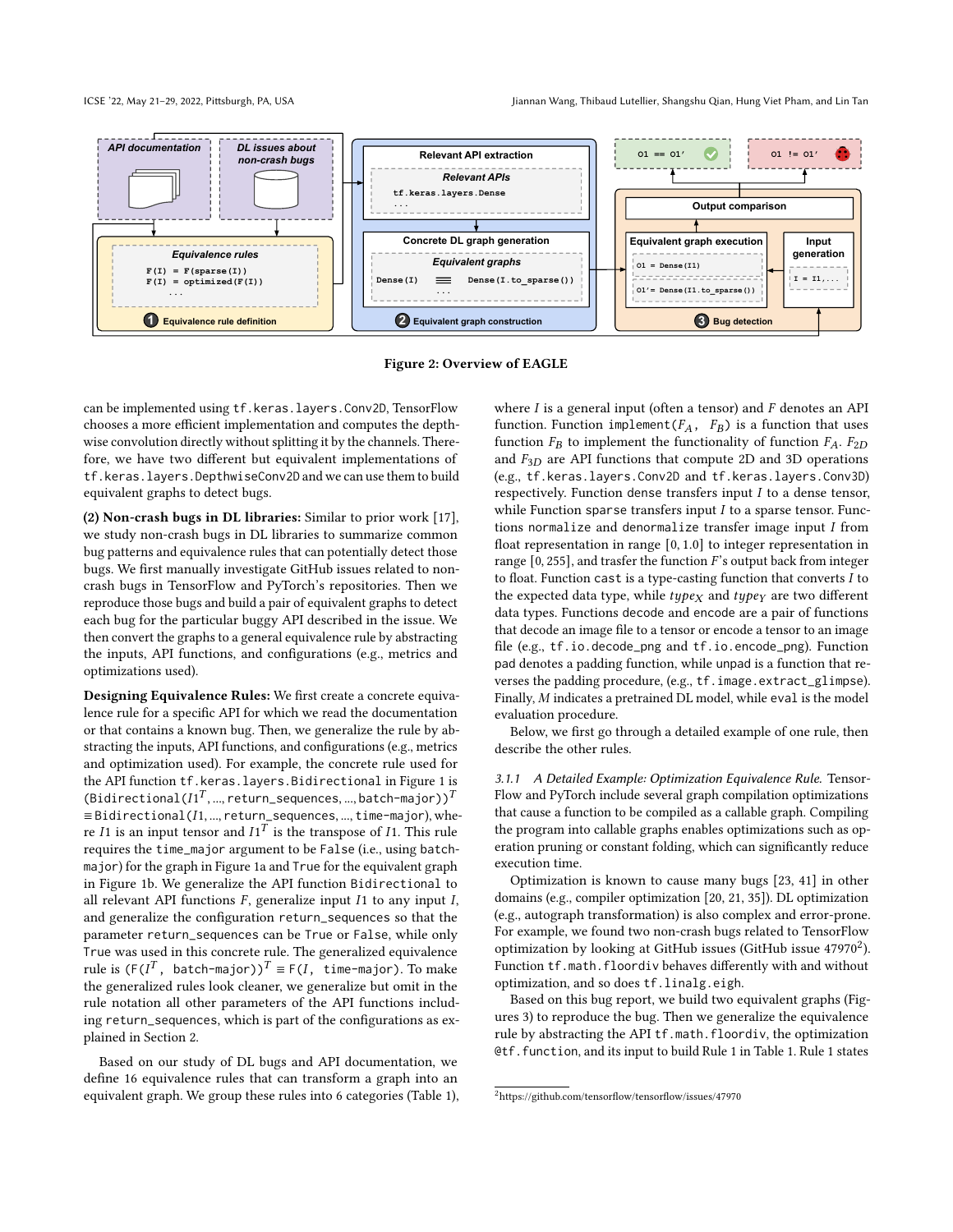<span id="page-4-1"></span>

Figure 3: Example of pair of concrete equivalent graphs generated from TensorFlow issue 47970.

<span id="page-4-0"></span>Table 1: List of rules.  $F$  is an API function,  $I$  is input, and  $M$ is a pretrained model.

| ID             | <b>Equivalence Rule</b>                                           |  |  |  |
|----------------|-------------------------------------------------------------------|--|--|--|
|                | Optimization                                                      |  |  |  |
| 1              | $F(I) \equiv$ optimized( $F(I)$ )                                 |  |  |  |
|                | <b>API Redundancy</b>                                             |  |  |  |
| $\overline{2}$ | $F(I, padding=SAME) \equiv F(pad(I,SAME))$                        |  |  |  |
| 3              | implement( $F_{2D}$ , $F_{3D}$ )(I) $\equiv F_{2D}(I)$            |  |  |  |
| 4              | implement(depthwise, conv2d)( $I$ ) = depthwise( $I$ )            |  |  |  |
| 5              | implement(separable, depthwise) $(I) \equiv$ separable $(I)$      |  |  |  |
| 6              | implement(dilated, conv2d)(I) $\equiv$ dilated(I)                 |  |  |  |
| 7              | implement(F, document <sub>F</sub> )(I) $\equiv$ F(I)             |  |  |  |
|                | Data Structure Equivalence                                        |  |  |  |
| 8              | $F(dense(I)) \equiv F(sparse(I))$                                 |  |  |  |
|                | Data Format Equivalence                                           |  |  |  |
| 9              | $F(I) \equiv$ denormalize( $F($ normalize( $I$ )))                |  |  |  |
| 10             | $(F(I^T, \text{ batch-major}))^T \equiv F(I, \text{ time-major})$ |  |  |  |
| 11             | $F(I) \equiv F(Dataset(I))$                                       |  |  |  |
| 12             | $F(cast(I, type_X)) \equiv F(cast(I, type_Y))$                    |  |  |  |
|                | <b>Inverse Equivalence</b>                                        |  |  |  |
| 13             | $decode(encode(I)) \equiv I$                                      |  |  |  |
| 14             | $unpad(pad(I)) \equiv I$                                          |  |  |  |
|                | <b>Model Evaluation Equivalence</b>                               |  |  |  |
| 15             | $eval(M, I, batch-size=s1) \equiv eval(M, I, batch-size=s2)$      |  |  |  |
| 16             | $eval(M, I) \equiv save(M)$ , $evalload(M), I)$                   |  |  |  |

that the computation of an arbitrary function  $F$  on input  $I$  is equivalent to the optimized version of this computation on the same input. Using this rule, EAGLE detects ten new bugs, including seven of them already confirmed or fixed by the developers. (Section [5.1\)](#page-6-2).

3.1.2 Description of All Other Rules. We describe all other equivalence rules that we create category by category.

API Redundancy (Rules 2 to 7): The second category of rules concerns API redundancy, i.e., generating an equivalent graph using a different API. We identified several types of API redundancy.

ternally. For example, many DL functions support built-in padding as an argument. SAME padding is a popular padding setting that set to one. Therefore, using the built-in padding argument is equivalent to padding the input using SAME padding and then feeding the padded input to the function without using its padding option Some APIs have built-in functionalities that can be executed exproduces an output of identical shape to the input when the stride is (Rule 2).

Many 2D functions (e.g., tf.keras.layers.Conv2D) can be imsion of length one to both the input and kernel, setting the stride to one for this dimension, and removing that dummy dimension from plemented using the 3D version of the function by adding a dimenthe output. These layers cover different API functions but should behave identically (Rule 3).

Rules 4 to 6 are about the reimplementation of advanced convolutions. There are many variants of advanced convolutions (e.g., dilated, depthwise, or separable). DL libraries provide built-in APIs for these advanced convolutions, but they can be reimplemented using other convolutions. For example, TensorFlow's DepthwiseConv2D function can be reimplemented using only Conv2D (Rule 4) by splitting the input and filters into  $X$  slices  $(X$  being the number of channels of the input) and computing the convolution for each slice of input and filter.

Finally, Rule 7 leverages formulas found in API documentation to reimplement specific functions. For example, TensorFlow's tf.keras.layers.BatchNormalization's documentation states that "the layer (function) returns  $gamma * (batch - mean(batch))$  /  $sqrt{(\mathit{part}(\mathit{barch}) + \mathit{epsilon}) + \mathit{beta}}$ . From this formula, two equivalent graphs can be created. The first one uses the API call to BatchNormalization, and the second one contains our reimplementation based on the documentation's formula. We generalize this example to obtain the following equivalence rule: when a formula is available in the API documentation, using the API should be equivalent to using the formula. While the formula will likely be implemented in some way in the API, the function likely contains additional control flow or conversion to handle exceptions or edge cases that might introduce inconsistencies.

Data Structure Equivalence (Rules 8): Many APIs take different types of data structures as input, and the functionality of such an API is identical regardless of the types of data structures used. For example, DL libraries often use tensors (multi-dimensional data structures) as input. These tensors can be represented as dense or sparse tensors. Sparse tensors are a tensor representation that is more efficient with mostly-empty tensors. DL libraries are expected to handle both representations either by having an API supporting both dense and sparse tensors or by providing an equivalent API specifically for sparse tensors. Therefore, given the same input, any function taking dense tensors should produce identical output to the same function (or its sparse version) taking a sparse tensor as input, with the only difference being computation time.

Data Format Equivalence (Rules 9 to 11): Data can be presented to DL APIs in different formats that can become equivalent with a few transformations.

For example, there are two principal ways to feed images to a DL network. In the first one, each pixel is represented as an integer (e.g., between 0 and 255 for the RGB file format). In the second one, each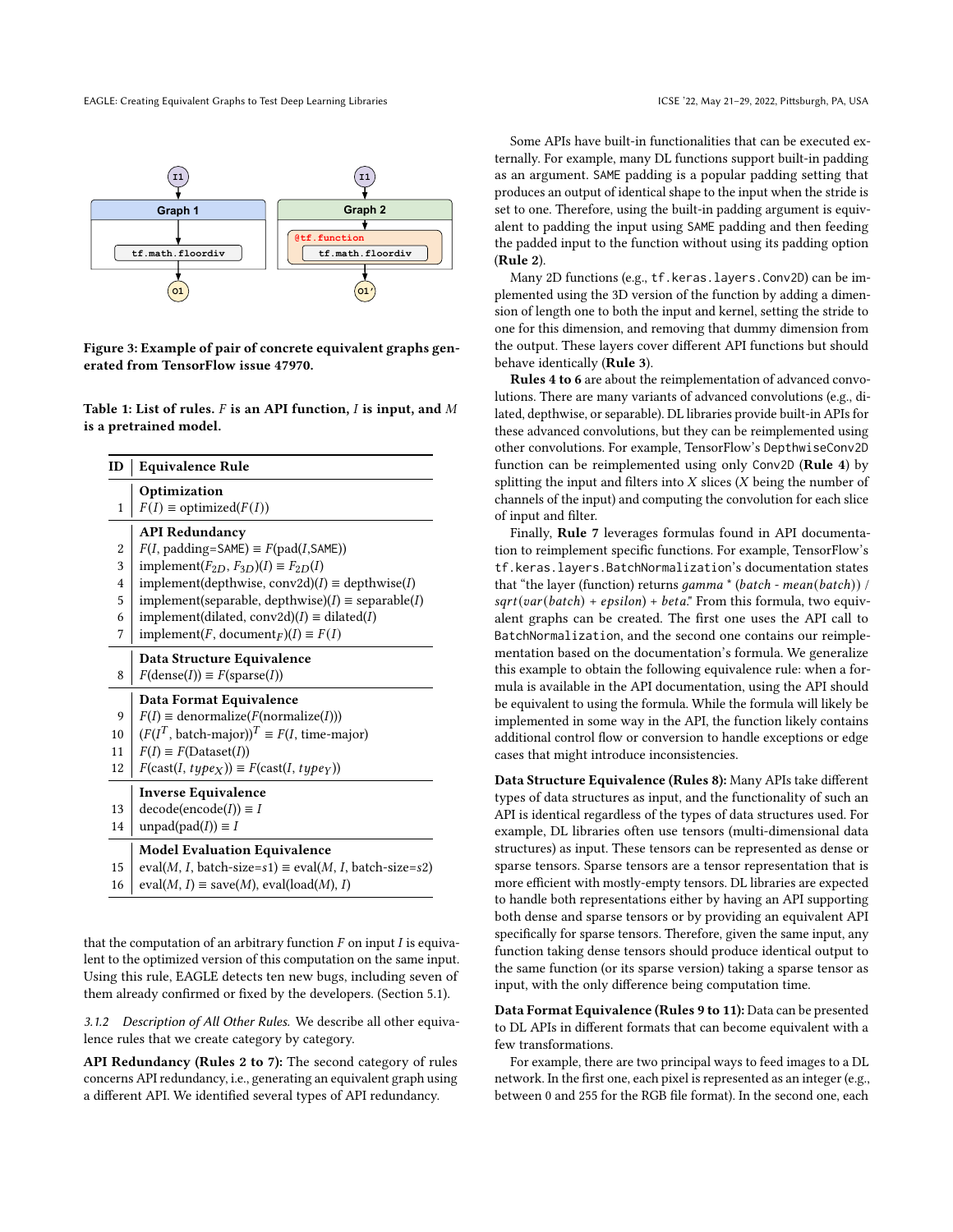pixel is represented as a floating-point number (e.g., between 0.0 and 1.0). One can normalize values between 0 and 255 to values between 0.0 and 1.0, and vice versa. Many different functions are supposed to support both types of representation without any casting. Given the same input in the two representations, either normalized or not, the outputs (one as is and one denormalized) of these functions should be equivalent (given a threshold related to floating-point imprecision). Thus, we create Rule 9 to build equivalent graphs using these two types of image formats.

In addition to images, text is another common type of input to DL functions. Textual input can be fed to RNN either in timemajor or batch-major format. Thus, we create the equivalence rule (Rule 10) described in the Introduction (Figures [1a](#page-1-1) and [1b\)](#page-1-2). While these two Figures display two concrete equivalent graphs for a specific TensorFlow function (tf.keras.layers.Bidirectional), this rule applies to any API that supports time-major and batchmajor inputs.

DL libraries provide a specific class called Dataset in PyTorch and TensorFlow to support complex input pipelines for model training and evaluation. Input can be applied to DL functions in two ways: (1) the input  $I$  can be passed to the DL function  $F$  directly, or (2) the input can be transformed to a Dataset object before being fed to  $F$ . Transforming the input to a Dataset has several advantages, including many built-in APIs that can be used to interact with the Dataset efficiently. We generate an equivalence rule (Rule 11) based on these two ways of applying an input to a DL function.

Finally, DL libraries accept different input data formats that are often equivalent for specific data ranges. We build Rule 12 based on this observation. We cast the input to two different data types,  $type<sub>X</sub>$  and  $type<sub>Y</sub>$ , and then feed them to an API function. The outputs are expected to be the same, if the input is within the intersection of  $type_X$  and  $type_Y$ 's ranges, unless data overflows occur. For example, if a function accepts both int8 and int16 integers as input, any int16 input that falls within the int8 range ([-128,127]) should produce an equivalent output to its int8 counterpart's computation output. One exception is when the int8 computation overflows, e.g., an addition of two int8 numbers may not overflow int16 but overflow int8, in which case an exception would be thrown.

Inverse Equivalence (Rules 13 to 14): Many DL APIs have inverse functions. We develop two rules based on two extremely common DL preprocessing steps that can be inversed: encoding and padding.

Many types of input (e.g., image, sound, and text) have multiple encoding types (e.g., gif and png for images). Many of these encodings are built-in in DL libraries and should therefore be tested thoroughly. Any input encoded then decoded with the correct lossless encoding and decoding algorithms should be equivalent to the original input (Rule 13).

Padding is widely used to enlarge the size of input. We can unpad the padded input by extracting a window of the original size from the padded input. The extracted input should be equivalent to the initial input (Rule 14).

Model Evaluation Equivalence (Rules 15 and 16): In inference mode, evaluating the same trained model on the same test data should result in the same output (e.g., the same label for an instance or the same accuracy) independently of the batch sizes (Rule 15).

A model should behave equivalently (in terms of accuracy, loss function, and weights) before and after being saved and loaded, independent of how it was saved and loaded (Rule 16). Bugs in the saving and loading code can cause inconsistencies, thus enabling EAGLE to detect such bugs.

# <span id="page-5-0"></span>3.2 Equivalent Graph Construction

The equivalence rules presented in Section [3.1](#page-2-3) are general and applicable to many DL API functions. The next step (step 2 in Figure [2\)](#page-3-0) is to concretize these rules into specific graphs by replacing abstract elements of the rules (e.g.,  $F$  and  $I$ ) with concrete APIs, input, and configurations.

For each rule, we identify a list of relevant APIs for the DL library under test by referencing its documentation. EAGLE then concretizes the rules for each applicable API. For example, EAGLE concretizes Rule 1 to a graph by replacing  $F$  with the TensorFlow API tf.math.xdivy and "optimized" with tf.function (Tensor-Flow's graph compilation optimization). It is relatively straightforward to extract applicable APIs in the target library by using heuristics and regular expression matching, and then manually verify them.

Some rules apply to many APIs: for example, Rule 1 of EAGLE generates equivalent graphs for 960 TensorFlow and 435 PyTorch APIs. Other rules such as Rule 10 are only applicable to certain API functions: for example, PyTorch's documentation lists three main RNN functions that can be tested with Rule 10 (torch.nn.RNN, torch.nn.LSTM, and torch.nn.GRU). While testing only three APIs might not seem general, these high-level APIs support multiple configurations that will test different underlying APIs. For example, under some configurations, the torch.nn.GRU function might also call the Dropout or Bidirectional functions. Obtaining applicable APIs is a one-time cost, and it is fast using heuristics.

#### <span id="page-5-1"></span>3.3 Bug Detection

The final step (step 3 in Figure [2\)](#page-3-0) is to generate input, e.g., to concretize  $I$  in Rule 1, and compare the output of the concretized graphs given the same input. We use existing work D2C [\[43\]](#page-11-12) to generate input automatically. For example, EAGLE further concretizes the  $I$  of Rule 1 for API tf.math.xdivy(x,y) to  $[-3. e+38+0. j,$ 2.e+37-2.e+38j] (Figure [4\)](#page-7-0). We then compare the output of each pair of concrete equivalent graphs, given the same input. To mitigate the impact of non-determinism of DL computation, we use the same random seed for the two equivalent graphs' executions and report all inconsistent output above a threshold.

With the concrete function and input, EAGLE detects a previously unknown bug in TensorFlow 2.5 and 2.6 that developers confirmed (Figure [4](#page-7-0) in Section [5.2\)](#page-7-1).

The main contribution of EAGLE is equivalence rules, which can be used together with any other test generation approach. Section [5.3](#page-8-0) shows that 20 bugs that EAGLE detects cannot be detected by the chosen test generation technique (i.e., D2C) without equivalent graphs. Since our goal is to detect hard-to-detect non-crash bugs (due to the oracle challenge [\[3\]](#page-11-24)) by detecting inconsistent behaviors (as opposed to, for example, crashes due to mishandling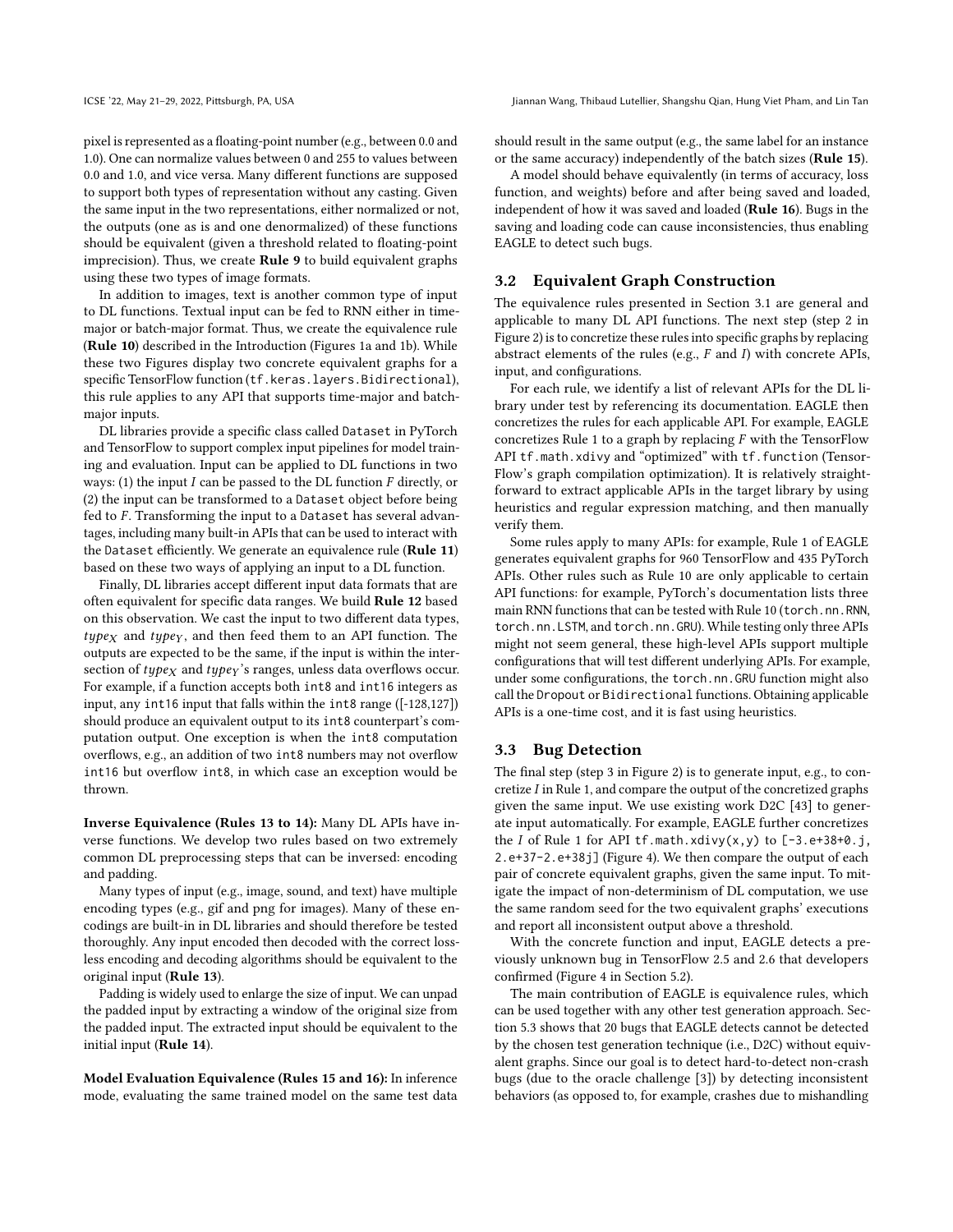EAGLE: Creating Equivalent Graphs to Test Deep Learning Libraries ICSE '22, May 21-29, 2022, Pittsburgh, PA, USA

of invalid input), we need a technique that is capable of generating valid input for DL API functions.

Instead of manually writing input constraints, which is commonly used in testing [\[10,](#page-11-25) [27\]](#page-11-26), we leverage D2C that analyzes relevant API documentation to extract input constraints, and uses the constraints to guide the generation of input. For example, given the API document sentence for  $tf$ .math.xdivy(x,y)-"A Tensor. Must be one of the following types: half, float32, float64, complex64, or complex128", it randomly generates a tensor whose elements are of type half, float32, float64, complex64, or complex128. D2C extracts four categories of constraints: structure such as list, tuple, and n-dimensional array (i.e., tensor), type such as int, float, boolean, and String, shape such as two-dimensional (2-D) array, and valid value such as parameter padding can only be one of "zeros", "border", and "reflection".

D2C uses sequential pattern mining [\[13,](#page-11-27) [15\]](#page-11-28) to mine frequently occurring patterns (e.g., "Must be one of the following types") in API documents and transforms them into rules (e.g., "Must be one of the following types  $lt type$  1>,  $lt type$  2>") to extract input constraints automatically. The precision and recall is 94.4% and 92.4% for TensorFlow and 95.6% and 93.5% for PyTorch. We then manually verify the extracted constraints and add any missing ones.

For test generation, given an API function and its extracted constraints, the technique aims to generate valid input following the extracted constraints. Specifically, it chooses a  $type$  from the list of types in the constraints and creates a shape following the constraints. If the constraints do not specify a list of valid types, the test generation selects one from types supported by the library. Finally, the structure constraints are checked. For example, if the generated value is 1-dimensional and the constraints explicitly specify the structure (e.g., tuple or list), the input generator converts the generated value accordingly.

We finally execute all inputs and report inconsistencies between equivalent graphs.

## <span id="page-6-0"></span>4 EXPERIMENTAL SETUP

In total, we investigate 1,542 issues in TensorFlow and PyTorch. For TensorFlow, we focus on issues in TensorFlow 2.X only. For both PyTorch and TensorFlow, we use the GitHub search engine for closed issues labeled as "bug" with the keywords "fix." Then we manually check all the issues to filter out crash-related issues. Out of these 1,542 issues, 35 are relevant non-crash bugs, from which we create and generalize rules. Many GitHub issues are not relevant because (1) they are not bugs, e.g., user mistakes or feature requests, and (2) many issues describe crash bugs. In total, we extract 16 equivalence rules.

For rules 1-14, we use D2C to generate inputs. We generate up to 400 inputs per API. We use D2C to generate inputs for 963 TensorFlow APIs and 464 PyTorch APIs. For rule 15 and rule 16, we save 18 TensorFlow Keras pretrained models and 12 PyTorch pretrained models for testing. For the input, we extract 1,000 images from the ImageNet dataset and preprocess them according to the models.

After we generate inputs, we define a list of applicable APIs for each rule by referencing the API documents. EAGLE uses these rules to generate equivalent graphs for each applicable API and uses the inputs generated to compute the results.

We consult the inconsistency threshold formula that TensorFlow and PyTorch use in their test suite to determine whether the two outputs from two equivalent graphs are equivalent. For example, for the equivalent graphs  $G_1$  and  $G_2$  with respective outputs O1 and O1' (given input I1), their results are equivalent if  $abs(O1, O1')$  <=  $atol + rtol * abs(O1'),$  with  $atol = 10^{-2}$  and  $rtol = 10^{-5}$ .

We evaluate EAGLE on TensorFlow 2.1, 2.2, and 2.3 and PyTorch 1.6 and 1.9 since they were the latest versions available when we started this project. We only report a bug to developers if we can reproduce the bug on the latest version of TensorFlow and PyTorch (TensorFlow 2.6 and PyTorch 1.9) at the time of writing.

We obtain the total number of bugs by considering all inconsistencies for each rule and API pair as one bug. For example, in Rule 16, if five different models display inconsistencies to load with one API (e.g., load\_state\_dict), we only count it as one unique bug.

#### <span id="page-6-1"></span>5 EVALUATION AND RESULTS

This section presents the results of our five Research Questions (RQs). RQ1 (Section [5.1\)](#page-6-2) presents the number of bugs EAGLE detects. RQ2 (Section [5.2\)](#page-7-1) describes some of the bugs for each category. RQ3 (Section [5.3\)](#page-8-0) compares EAGLE to other DL testing approaches, and RQ4 (Section [5.4\)](#page-9-2) explores how developers use equivalent graphs. Finally, RQ5 (Section [5.5\)](#page-9-3) studies EAGLE's execution time.

#### <span id="page-6-2"></span>5.1 RQ1: How many bugs does EAGLE detect?

We implement 16 rules to test the two most popular DL libraries, TensorFlow and PyTorch, resulting in 6,861 pairs of concrete equivalent graphs. We use previous work [\[43\]](#page-11-12) to generate up to 400 sets of (input, configurations) per pair of equivalent graphs. A set of (input, configuration) consists of input to an API and its configuration (weights, etc.). For example, when testing the API tf.keras.layers.Dense, the input is a Tensor, and the configurations include weights, kernel initializer, and bias regularizer. For each set of input and configuration values, we compare the corresponding equivalent graphs.

Table [2](#page-7-2) displays the number of bugs found in TensorFlow and PyTorch. Overall, EAGLE generates 6,861 pairs of equivalent graphs and detects 1,212 inconsistencies automatically. Multiple inconsistencies that are triggered by the same API function (with different inputs) are counted as one bug. As a result, these inconsistencies map to 25 bugs, including 13 previously unknown bugs (Table [2\)](#page-7-2). Most (9) of these previously unknown bugs have been confirmed or fixed by TensorFlow or PyTorch developers. EAGLE also detects crashes for 42 APIs, among which we have only manually verified five since our focus is on non-crash bugs, which existing techniques have a hard time detecting.

Table [2](#page-7-2) also shows the number of bugs found in each rule category. For example, Optimization is the category for which EAGLE finds the most number of bugs, with a total of ten bugs found. All those ten bugs are previously unknown bugs, seven of which have been confirmed or fixed by the developers. Section [5.2](#page-7-1) describes examples of bugs found by EAGLE.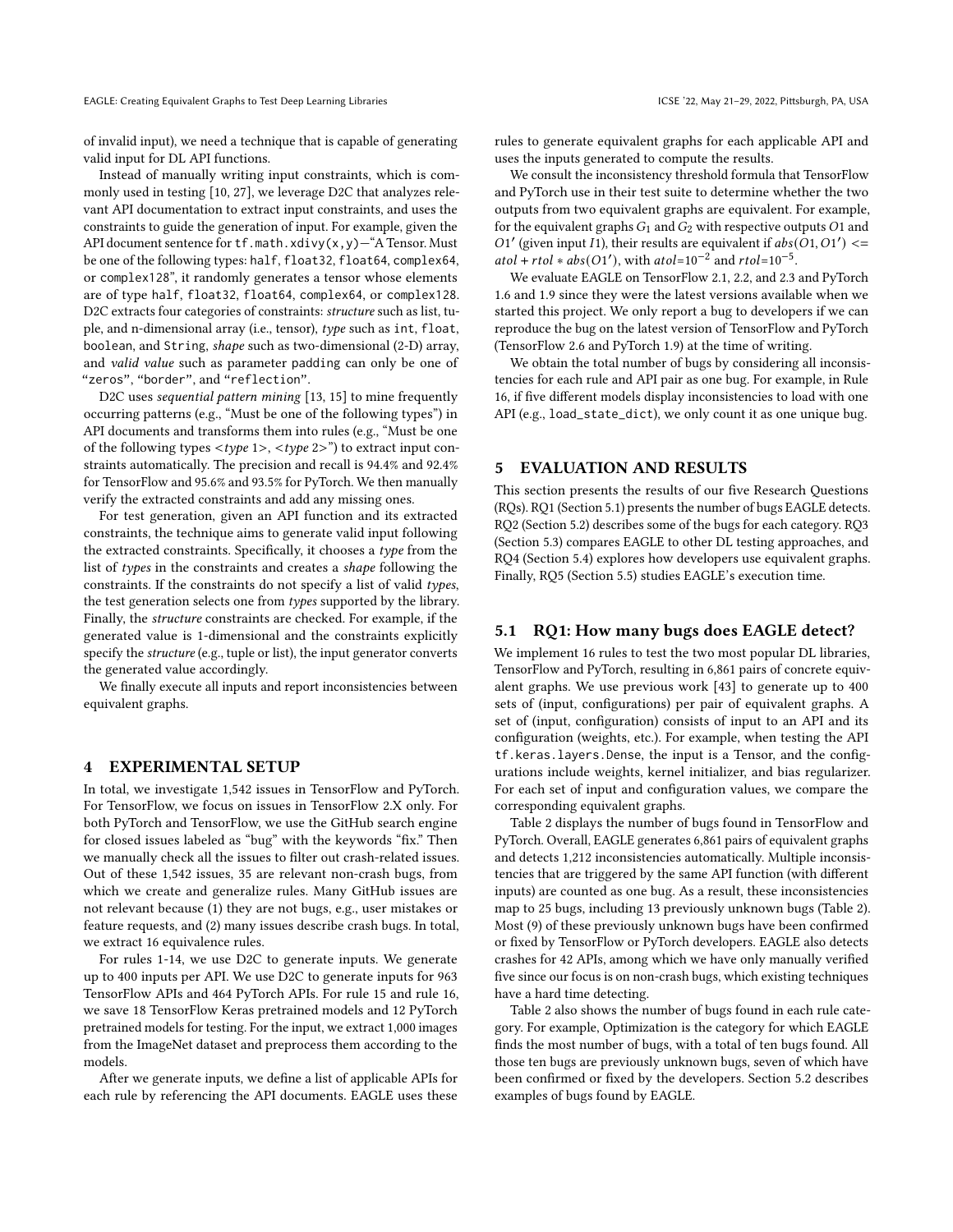<span id="page-7-2"></span>

ICSE '22, May 21-29, 2022, Pittsburgh, PA, USA Jiannan Wang, Thibaud Lutellier, Shangshu Qian, Hung Viet Pham, and Lin Tan

Table 2: Bugs found by each rule category.

| Category                     | TensorFlow PyTorch |   | Sum |
|------------------------------|--------------------|---|-----|
| Optimization                 | 10                 | 0 | 10  |
| API Redundancy               |                    |   |     |
| Data Structure Equivalence   |                    |   | 7   |
| Data Format Equivalence      |                    | 3 |     |
| Inverse Equivalence          |                    |   | 2   |
| Model Evaluation Equivalence |                    |   | 2   |
| Total                        | 18                 |   | 25  |

<span id="page-7-0"></span>

Figure 4: Two equivalent graphs that detect a new inconsistency bug in TensorFlow, which has been confirmed by developers after we reported it.

Summary: EAGLE detects 25 bugs in the most widely-used DL libraries TensorFlow and PyTorch, including 13 previously unknown bugs, nine of which have already been confirmed or fixed after we report them.

# <span id="page-7-1"></span>5.2 RQ2: What bugs are detected by EAGLE?

We describe non-crash bug examples in each category of rules.

Optimization: EAGLE detects ten bugs that are revealed by inconsistencies between a standard graph and an optimized graph. All of these bugs are previously unknown bugs for which optimized TensorFlow API functions generate incorrect outputs. Figure [4](#page-7-0) shows an example of a new bug in the tf.math.xdivy API detected by EAGLE that TensorFlow developers confirmed after we reported it. The annotation @tf.function on Graph 2 tells TensorFlow that the function below should be optimized. According to TensorFlow developers, this bug is caused by an overflow for complex64 divisions in the optimization.

Data Structure Equivalence: With the rules of data structure equivalence, EAGLE detects three bugs in TensorFlow and four bugs in PyTorch. Figure [5](#page-7-3) displays two equivalent graphs that EA-GLE generated, which revealed a bug in PyTorch. API functions torch.addmm and torch.sspaddmm perform the same computation for dense and sparse tensors, respectively. Given three input tensors,  $T1$ ,  $T2$ , and  $T3$ , these functions multiply  $T2$  and  $T3$ , then add  $T1$  to the result. The bug was deep in the C++ backend code of torch.sspaddmm in a low-level function (indices.data\_ptr) that

<span id="page-7-3"></span>

Figure 5: Pair of equivalent graphs that detects an inconsis**o1 = tf.math.xdivy(x, y) o2 = xdivy\_optimized(x, y)** tency bug in PyTorch.

**Tensor([-0.14-1.48j]) Tensor([-0.0+0.0j])** assumes row-contiguous storage of tensors, while torch.sspaddmm used another type of storage. The APIs under test (torch.addmm and torch.sspaddmm) do not have a direct counterpart in Tensor-Flow, so it would be very difficult to find this bug using cross-library differential testing techniques such as CRADLE or Audee.

Data Format Equivalence: EAGLE detects four bugs in this category, including the bug in Figure [1.](#page-1-0) The other three bugs are inconsistency bugs in three different PyTorch APIs. In torch.fmod and torch.remainder, there is a large inconsistency between equivalent int64 and float64 input while the cosine\_similarity API has inconsistencies between int8 and int16. These are bugs in the C++ low-level tensor library (ATen) used by PyTorch.

Inverse Equivalence: EAGLE detects two bugs in this category, including one new bug related to the tf.io.decode\_gif API. Gif encoding is supposed to be lossless, but we found that in Tensor-Flow, for specific inputs, this encoding is not lossless, i.e., encoding and then decoding an input instance can result in significantly different outputs. The consequence of this bug is severe because image preprocessing is an essential part of many DL systems, and any bug in that preprocessing may modify the input to the DL models in an unexpected way that may lead to incorrect output, which would be hard to debug.

Model Evaluation Equivalence: EAGLE detects two bugs in this category. Those two bugs are inconsistency bugs in model configurations or metrics. For example, Rule 16 enables EAGLE to detect a bug in TensorFlow API tf.keras. Sequential.from\_config.TensorFlow APIs get\_config and from\_config extract a model's configuration and build a model object from such a configuration respectively. Combined with get\_weights and set\_weights, they can achieve the functionality of saving and loading a model. Saving the model using get\_config and get\_weights and loading it using from\_config and set\_weights cause the model's configuration to be incorrect, which leads to the detected inconsistencies.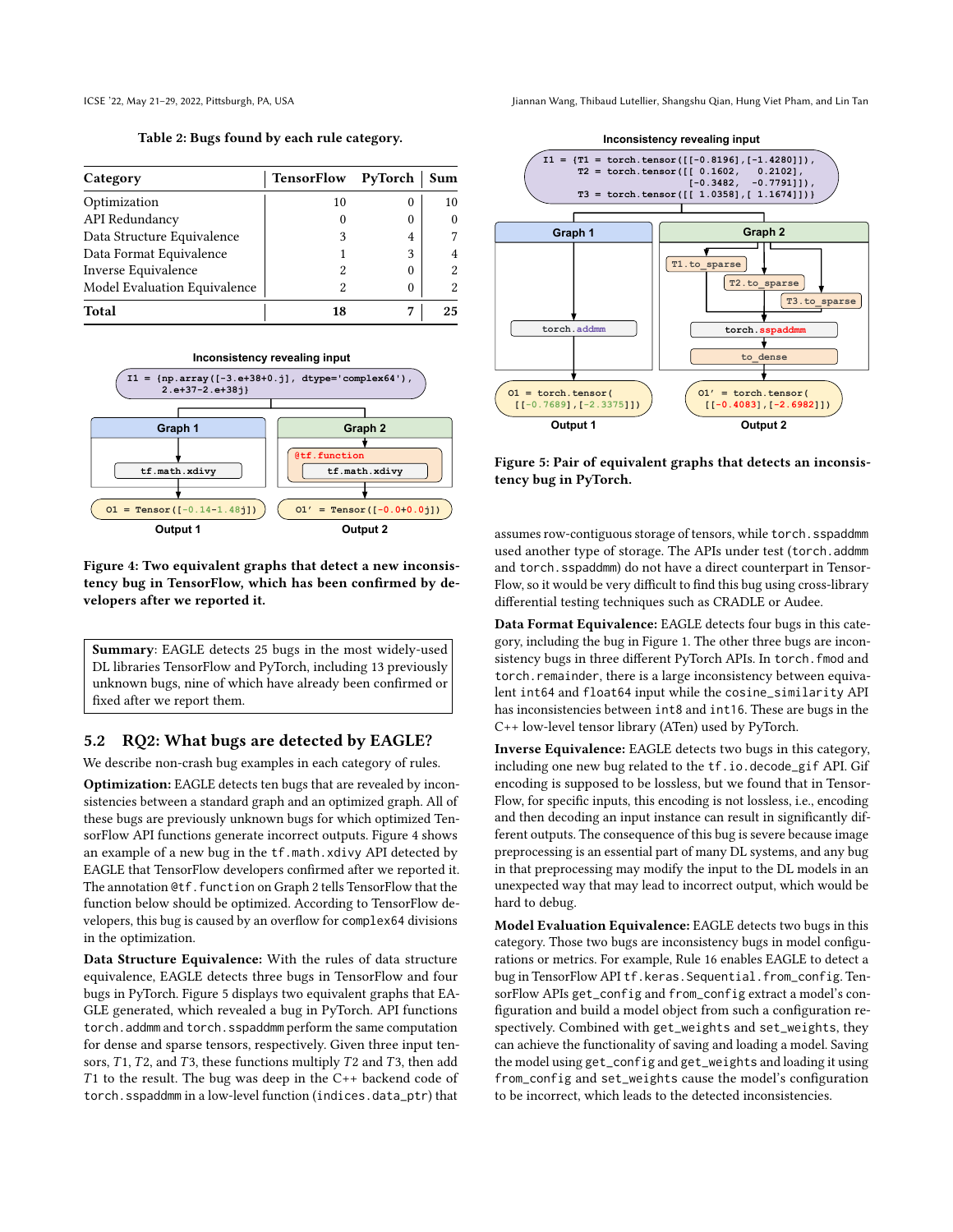API Redundancy: EAGLE finds no bugs using the API redundancy rules. After investigating both TensorFlow and PyTorch libraries, we find a possible reason is that developers already implemented some rules from this category in their test suite after finding a bug in a previous version. For example, a concrete pair of equivalent graphs that EAGLE generates for Rule 7 with the BatchNormalization API is included in the TensorFlow test suite. Similarly, we also found reimplementations of depthwise convolutions using Conv2D in the TensorFlow test suite (Rule 4). This demonstrates that developers are already using some equivalence rules to test their libraries as an afterthought of relevant bugs. A comprehensive set of rules and a technique that uses the rules to generate equivalent graphs and detects bugs would be beneficial for them to improve their testing system further.

False Positives: Out of all 26 inconsistent APIs detected by EA-GLE, we found one false positive (the other 25 are true bugs). This false positive is revealed by Rule 16 in PyTorch. When testing Rule 16 in PyTorch, we evaluate the pretrained model InceptionV3 before saving its internal states and after reloading them using load\_state\_dict. InceptionV3's input needs to be normalized and the normalization process is included along with the model architecture. When the pretrained weights are used, PyTorch not only loads the weights but also configures the model architecture by adding the input normalization process accordingly. However, the input normalization is not configured correctly after model saving and loading, which leads to the inconsistencies.

Generalizability of the Rules: All 16 rules apply to both Tensor-Flow and PyTorch, and Rule 8 finds bugs in both libraries. While a single rule can find bugs in both TensorFlow and PyTorch, it does not mean that these bugs can be found by cross-library differential testing techniques [\[14,](#page-11-8) [31\]](#page-11-1), because when the rules are concretized to concrete graphs, the concrete APIs often only exist in one library. For example, Rule 8 finds bugs in both TensorFlow and PyTorch, but the API in which some of the bugs occur (torch.sspaddm) only exists in PyTorch.

In total, we generate 6,861 pairs of concrete equivalent graphs (429 pairs of graphs per rule on average) that are each tested on 400 sets of (input, configuration). The largest number of APIs covered by a unique rule is 963 and 464 for TensorFlow and PyTorch, respectively. Overall, the 25 bugs detected by EAGLE occur in very diverse APIs, from DL layers (tf.keras.layers.Bidirectional), lowlevel computation libraries (torch.smm), utility APIs (tf.keras.Sequential.from\_config), optimization (@tf.function), or data preprocessing (tf.image.decode\_gif).

Summary: The 25 bugs detected by EAGLE in TensorFlow and PyTorch are in a very diverse set of DL APIs, including preprocessing, DL layers, low-level APIs, and utility functions, demonstrating the diversity and generality of our rules.

# <span id="page-8-0"></span>5.3 RQ3: Does EAGLE detect bugs not detected by other DL library testing techniques?

We compare EAGLE with two types of techniques that test DL libraries to better understand EAGLE's contribution. First, we compare EAGLE with a state-of-the-art fuzzing technique, D2C [\[43\]](#page-11-12). Second, we compare with two state-of-the-art differential testing techniques for DL libraries, CRADLE [\[31\]](#page-11-1) and Audee [\[14\]](#page-11-8).

Comparison with D2C [\[43\]](#page-11-12) We ran D2C on the same PyTorch and TensorFlow versions on which we evaluated EAGLE. Although EAGLE uses D2C's input generation, only five of the bugs detected by EAGLE are also detected by D2C. D2C cannot detect any of the other bugs because it focuses on crash bugs, while the majority (20 out of 25) of the bugs found by EAGLE are non-crash bugs.

Comparison with CRADLE [\[31\]](#page-11-1) and Audee [\[14\]](#page-11-8) CRADLE and Audee are DL testing approaches that rely on Keras' high-level API to perform differential testing across libraries. Audee also has non-differential testing checkers, but since they do not detect inconsistencies, we focus on the differential testing aspect of Audee for this RQ).

Differential testing techniques such as CRADLE and Audee cannot detect bugs that EAGLE detects for the following reasons. Keras is a high-level library that allows users to build DL models in a backend library-independent manner, i.e., one can seamlessly switch the backend DL library. Keras models can then be executed without reimplementation using different DL backends (TensorFlow, Theano, and CNTK). To do that, all backends must either implement the same functionalities, or Keras must implement missing features of backends.

With the explosion of DL in the last few years, DL libraries are growing fast, and many new types of DL functions are proposed that are not implemented in all libraries, making it extremely hard to maintain cross-backend execution in Keras (since functions unique to a DL library must be reimplemented for all libraries). In addition, new DL libraries have grown to be very popular (e.g., PyTorch and HuggingFace's Transformer) that are not supported by Keras, while libraries (Theano and CNTK) supported by Keras are no longer maintained. As a result, maintaining cross-backend support in Keras became unmanageable, and Keras dropped this feature in 2019, making it challenging to run differential testing techniques such as CRADLE or Audee. Reimplementing such a high-level library to allow differential testing would be extremely expensive and tedious. EAGLE addresses this challenge by requiring only one DL library to detect bugs.

It is possible to perform differential testing only on functionalities that are implemented identically in both libraries (e.g., Dense layer and Conv2D). However, doing so would miss many bugs, i.e., 15 of the 25 bugs (60%) that EAGLE detects. For example, the bug displayed in Figure [5](#page-7-3) occurs in a PyTorch API that does not have a direct counterpart in TensorFlow.

In addition, even if we have a high-level library that supports cross-backend execution, CRADLE and Audee might still not find the remaining ten bugs that EAGLE detects because they focus on complete system testing (i.e., they take a full DL model as input and measure inconsistencies in accuracy). In contrast, EAGLE focuses on single low-level API testing (unit testing) to find bugs buried deep in a DL library. For example, while all the inconsistencies reported by Audee concern incorrectly implemented DL layers (ThresholdedReLU, DepthwiseConv2D, SeparableConv2D, and padding implementation), EAGLE finds bugs in very low-level functionalities such as ATen, the low-level tensor library used by PyTorch (Section [5.2\)](#page-7-1). CRADLE and Audee might miss these bugs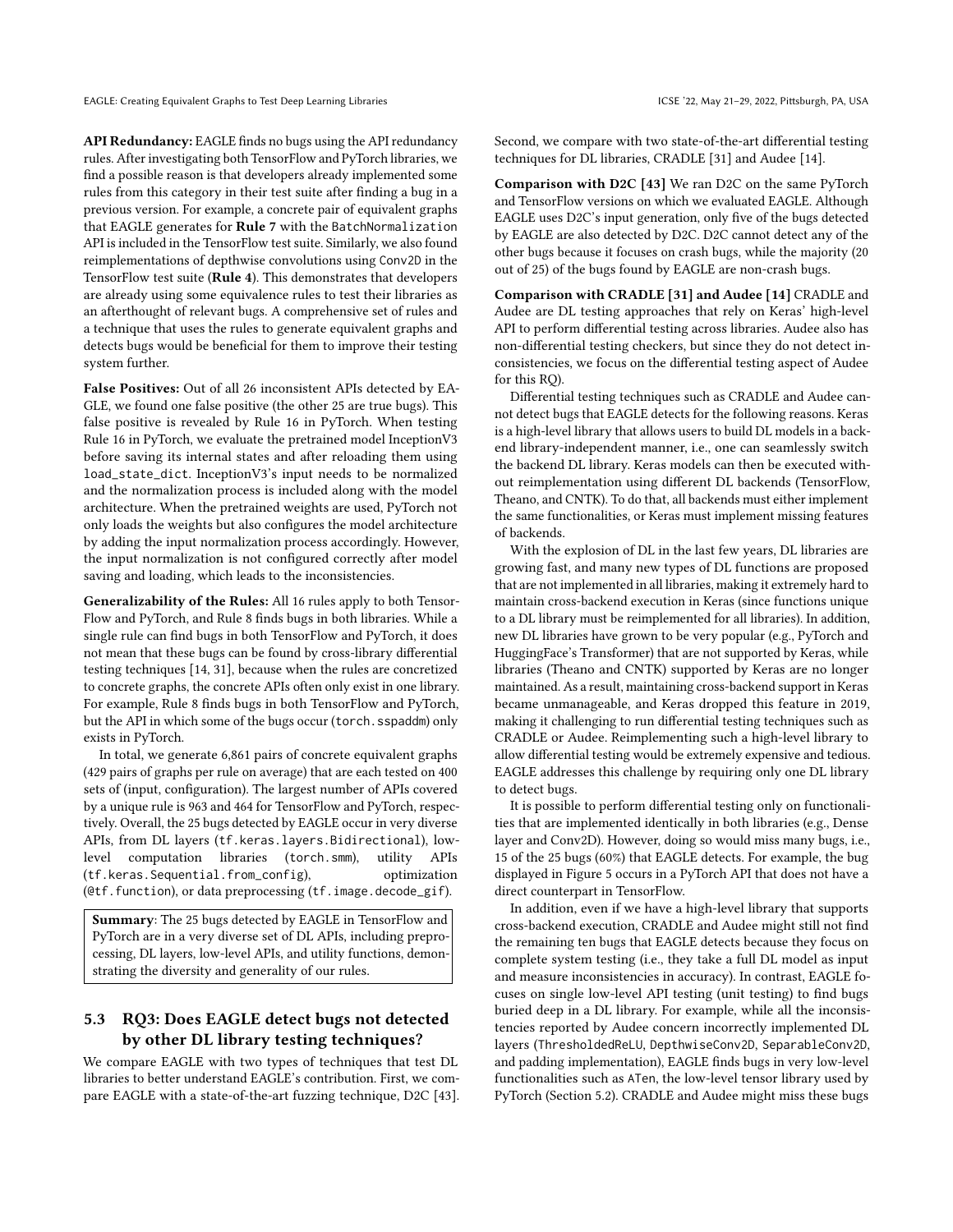ICSE '22, May 21-29, 2022, Pittsburgh, PA, USA Jiannan Wang, Thibaud Lutellier, Shangshu Qian, Hung Viet Pham, and Lin Tan

because they only produce inconsistencies at a system level for specific models and input.

The equivalence rules are orthogonal contributions, which can be combined with CRADLE or Audee to help them generate more DL models to test more DL library code. For example, CRADLE and Audee may use our Rule 1 to test optimization code cross libraries if a high-level library such as Keras is revamped.

Summary: The majority (20) of the 25 bugs detected by EAGLE are non-crash bugs, whose relevant APIs have little cross-library redundancy. Thus, it would be difficult for existing testing approaches to detect these bugs.

# <span id="page-9-2"></span>5.4 RQ4: Do DL library developers use equivalent graphs?

In this RQ, we investigate if our rules are new by studying if and how developers have been using equivalent graphs to test DL libraries. We manually examine TensorFlow and PyTorch's test suites and check if any test cases implement (or partially implement) our rules.

Most (15 of the 16) rules are not implemented or not fully implemented in PyTorch test cases: 13 rules are not implemented at all, while two rules (1 and 16) are implemented only for a few APIs. Only Rule 8 is implemented for all the APIs tested by EAGLE.

The majority (13 out of 16 rules) are not implemented or not fully implemented in TensorFlow test cases: nine rules are not implemented at all, four rules (1, 8, 15, and 16) are implemented for only a few APIs, and only three rules (4, 6, and 7) are implemented for all the APIs tested by EAGLE for that rule. Such test cases were created likely as an afterthought after a bug was found. For example, after finding a bug in torch.sspaddmm from GitHub issue  $45113^3,$  $45113^3,$  $45113^3,$ developers implemented a test case to test torch.sspaddmm and its dense version torch.addmm in PyTorch 1.7.

The fact that developers use equivalent graphs to make sure a bug is fixed shows that such graphs are useful to test DL libraries. However, equivalent graphs have not been implemented proactively to create test cases (i.e., to find bugs). EAGLE offers a more complete list of equivalence rules to generate equivalent graphs that developers have not manually implemented and can therefore improve the reliability of DL libraries.

Summary: Most (13 out of 16) rules are not implemented in DL libraries' test suites. The few test cases that implement equivalent graphs were only implemented as an afterthought after a bug has been reported. This indicates that EAGLE complements developers' test cases and can detect bugs that would be hard to find manually.

# <span id="page-9-3"></span>5.5 RQ5: What is the run time of EAGLE?

Table [3](#page-9-5) shows EAGLE's execution time. On average, it takes 33 minutes to execute a pair of equivalent graphs with a set of 400 (input, configuration) in TensorFlow and 26 minutes in PyTorch. In total, EAGLE executes 6,861 pairs of equivalent graphs. It is easy to execute graphs in parallel. For example, on our Xeon Gold 5120R CPUs (56 cores in total) and 512 GB of memory server, we execute 24 graphs at a time.

#### Table 3: Execution Time of EAGLE

<span id="page-9-5"></span>

|                                | TensorFlow   PyTorch |       |
|--------------------------------|----------------------|-------|
| # of pairs of concrete graphs  | 5.817                | 1.044 |
| # of (input, config) per graph | 400                  | 400   |
| Time per pair (minutes)        | 33                   | 26    |

# <span id="page-9-0"></span>6 THREATS TO VALIDITY

EAGLE does not find all bugs: Since we focus on detecting inconsistencies between equivalent graphs, EAGLE might miss bugs that do not cause inconsistent outputs. For example, if a rule generates a pair of equivalent graphs that use two redundant APIs that contain the same bug, EAGLE will not detect the inconsistency. However, EAGLE is effective in detecting 25 bugs in TensorFlow and PyTorch automatically.

Manual rule construction: The rules to generate equivalent graphs have been manually designed. As a result, they might not be fully representative of real bugs in DL systems. To mitigate this issue, we look at existing bug reports in two popular DL libraries (Tensor-Flow and PyTorch) when designing our rules. Our results show that the rules designed for EAGLE find 13 previously unknown bugs, showing that they can be used to detect new real-world bugs.

Generability to different DL libraries: Our approach might not be generalizable to other DL libraries. To mitigate this threat, we evaluate EAGLE on the two most popular DL libraries, Tensor-Flow and PyTorch. EAGLE finds bugs in both libraries. In the future, we could further extend EAGLE to test different libraries (e.g., DeepLearning4J) to show EAGLE's generalizability.

Potential bugs in our implementation: Our implementations might be buggy. If that is the case we will either (1) incorrectly detect inconsistencies or (2) not detect the inconsistency. We mitigate (1) by manually looking at the inconsistencies we detect before considering them as bugs. None of the inconsistencies EAGLE finds are the result of a bug in our code. In addition, developers confirmed nine of the 13 new bugs EAGLE detects. For (2), our approach might not detect some bugs because of issues in our implementation. However, this can only hurt our results and therefore does not impact the validity of our findings. If bugs in our code cause us to miss inconsistencies, our technique might perform even better once we fix them.

Nondeterminism: Not all inconsistencies are bugs because DL APIs can be nondeterministic [\[32\]](#page-11-29). We address nondeterminism by fixing the random seed to make API testing reproducible. We also use a threshold used by popular DL libraries to take into consideration floating-point precision inconsistencies. Overall, all but one inconsistencies that EAGLE detects are the result of true bugs.

# <span id="page-9-1"></span>7 RELATED WORK

DL library testing suffers from the oracle problem. Specifically, DL API functionalities are very complex, and it is often hard to know or even approximate the expected output manually. Previous work [\[28,](#page-11-9) [48\]](#page-12-4) shows that such oracle approximations are often used in DL libraries but are error-prone, resulting in flaky tests or requiring a manual update from the developers.

<span id="page-9-4"></span><sup>3</sup><https://github.com/pytorch/pytorch/issues/45113>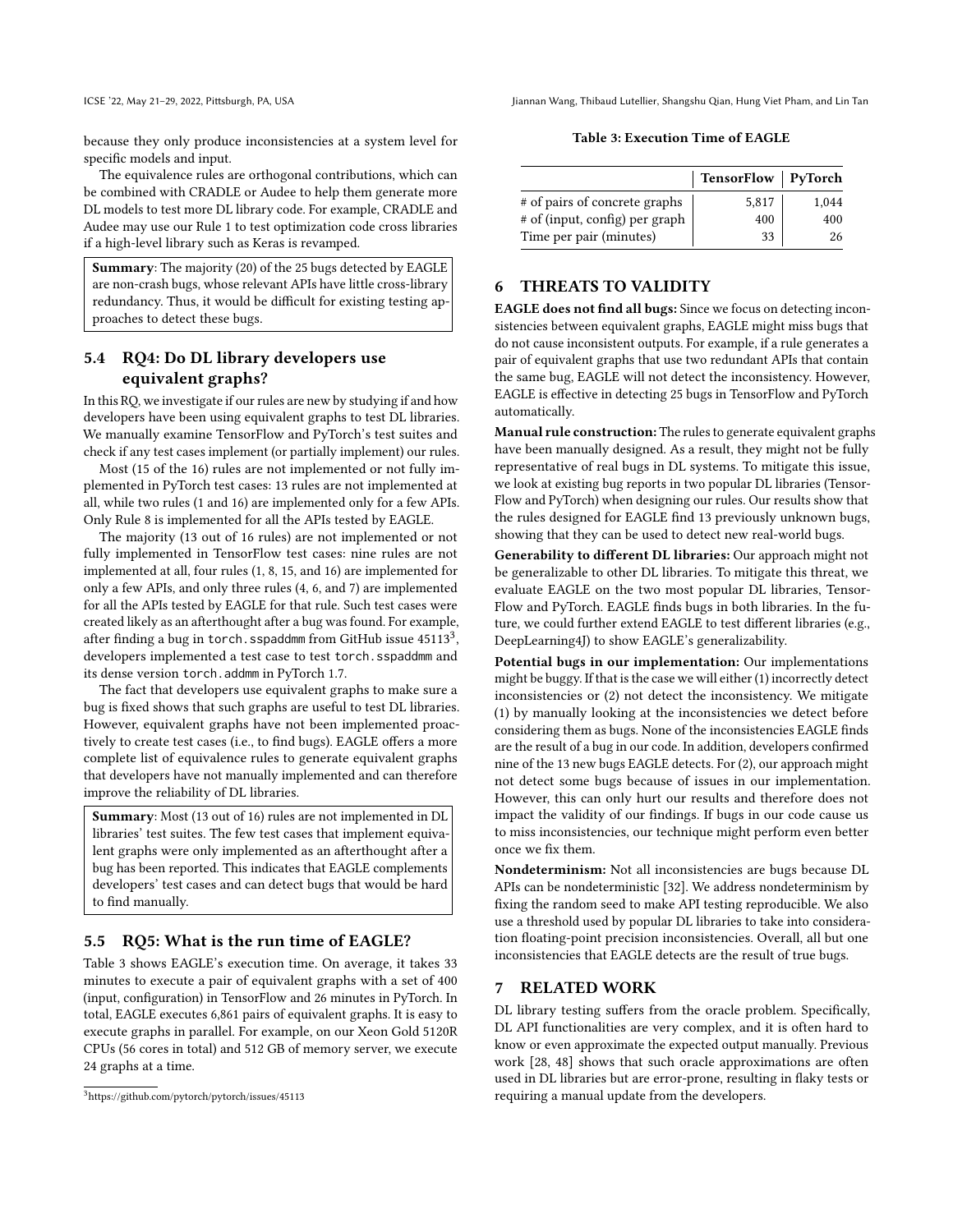Fuzzing and differential testing can be used to mitigate the oracle problem. Fuzzing often only detects crashes, while differential testing generally requires two different libraries that implement the same functionality, which is difficult to achieve and error-prone. Our work is different since we leverage within library equivalences such as API redundancy or optimization to build equivalent graphs to detect non-crash bugs. Since the graphs EAGLE uses are equivalent, they both have the same expected output, addressing the oracle problem. To the best of our knowledge, we are the first to propose equivalent graphs and to use them to find 25 bugs in DL libraries.

Differential testing of DL libraries: Previous work [\[6,](#page-11-30) [14,](#page-11-8) [28,](#page-11-9) [31,](#page-11-1) [34,](#page-11-31) [39,](#page-11-32) [42\]](#page-11-11) uses differential testing to find inconsistencies between DL libraries. Such inconsistencies are often the result of a bug in DL libraries. For example, CRADLE [\[31\]](#page-11-1) finds bugs in Keras by running the same model with different DL backends (TensorFlow, Theano, and CNTK).

These approaches require either (1) a high-level library that supports several DL backends (e.g., Keras), (2) a good model converter (e.g., MMdnn), or (3) heavy engineering to reimplement the same DL computation in different DL libraries. Unfortunately, while Keras initially supported several backends and was used in previous studies [\[14,](#page-11-8) [28,](#page-11-9) [31,](#page-11-1) [42\]](#page-11-11), Keras now only supports TensorFlow. MMdnn[\[24\]](#page-11-33) or ONNX[\[2\]](#page-11-34) are frameworks that allow transferring models across DL libraries, but MMdnn only supports a few popular layers (e.g., RNN layers are not supported), and PyTorch, one of the most popular DL libraries, cannot execute ONNX models. Therefore, the only solution for thorough differential testing across DL libraries is to reimplement the DL computation in different frameworks, which is time-consuming and error-prone. For example, previous work [\[34\]](#page-11-31) only reimplemented two ML algorithms (K-Nearest Neighbours and Naive Bayes) when using differential testing on Weka, Rapid Miner, and KNIME.

In contrast, EAGLE uses equivalent graphs to find bugs in DL APIs, which is not limited by third-party libraries (converter or highlevel API support). For example, EAGLE detects a bug in biRNN layers of TensorFlow, which would not have been found by differential testing using MMdnn or Keras since MMdnn does not support biRNN layers and Keras does not support multiple backends anymore.

Fuzzing DL libraries: Fuzzing is another popular approach to test DL networks. Classic fuzzing techniques [\[11,](#page-11-35) [25,](#page-11-36) [30\]](#page-11-37) can be used to find some crash bugs, but more advanced fuzzing techniques targetting DL systems have been proposed [\[29,](#page-11-10) [43,](#page-11-12) [45,](#page-11-13) [47\]](#page-12-3). We use the approach developed by Xie et al. [\[43\]](#page-11-12) to generate valid inputs for our approach; however, these fuzzing approaches still suffer from the oracle problem and can only find crash bugs (see Section [5.3\)](#page-8-0). For example, previous work [\[43\]](#page-11-12) could only find five of the 25 bugs detected by EAGLE; hence our approach complements existing fuzzing techniques.

Some of ProbFuzz's [\[6\]](#page-11-30) checkers use differential testing and can detect non-crash bugs in probabilistic systems. They use across library differential testing or several implementations of the same API in different languages (e.g., Py-Stan and R-Stan). Similar to other differential testing techniques, ProbFuzz requires multiple libraries implementing the same functionality and has some scope limitations (e.g., ProbFuzz does not support loops) that make it difficult to apply to DL libraries. EAGLE tests DL APIs generally and aims at finding general bugs that ProbFuzz does not cover.

Other work testing DL libraries: Static analysis has been used to detect specific types of bugs (e.g., shape-related bugs) in DL systems [\[19\]](#page-11-38). EAGLE finds very diverse bugs in DL systems (Section [5.2\)](#page-7-1) that are hard to find without equivalent graphs. Metamorphic testing has also been used to test and validate ML classifiers [\[5,](#page-11-39) [7,](#page-11-40) [44\]](#page-11-41). These approaches have only found injected bugs in ML systems, and previous work shows that injected bugs often only have a weak correlation with real bugs [\[12\]](#page-11-42).

Equivalent graph generation: TASO [\[16\]](#page-11-43) automatically generates graph substitutions to optimize a given deep neural network computation graph. It generates equivalent graph substitutions based on a given architecture and finds the one with the least inference time among all the substitutions. While TASO generates equivalent graphs, it does not use them to find bugs; instead, it uses equivalent graphs to optimize DL computations. Most of the TASO equivalence rules are mathematical equivalence rules such as for any tensors A, B, and C of concrete shape,  $(A \otimes B) \otimes C = A \otimes (B \otimes C)$ , where ⊗ denotes matrix multiplication. We implemented eight of the TASO rules and none detected any bugs. We focus on building rules that are inspired by real bugs and API documentation. All of the rules that we design for EAGLE are new, different from the ones in TASO.

Differential testing for compilers: Differential testing has been used for testing compilers [\[20,](#page-11-21) [21,](#page-11-22) [35\]](#page-11-23). Instead of equivalent graphs, these work generate equivalent programs modulo input (EMI). The key in EMI is to create a collection of correct programs that have the same output given the same input (but might have different outputs for other inputs. Our work is different since program compilation is a different problem than DL graph execution which presents its own challenges.

#### <span id="page-10-0"></span>8 CONCLUSION

We propose and evaluate EAGLE, a new differential testing approach that uses equivalent graphs to test a single DL library. We design 16 new equivalence rules that can generate pairs of equivalent graphs. We evaluate EAGLE on the two most popular DL libraries, TensorFlow and PyTorch, and found 25 bugs, 13 of them are previously unknown bugs, and nine have already been confirmed or fixed by developers. In the future, the rules we describe could be combined to detect bugs in more complex API interactions within DL libraries.

# ACKNOWLEDGEMENT

The authors thank the anonymous reviewers for their invaluable feedback. The research is partially supported by NSF 2006688, a J.P.Morgan AI Faculty Research Award, and a Facebook Research Award.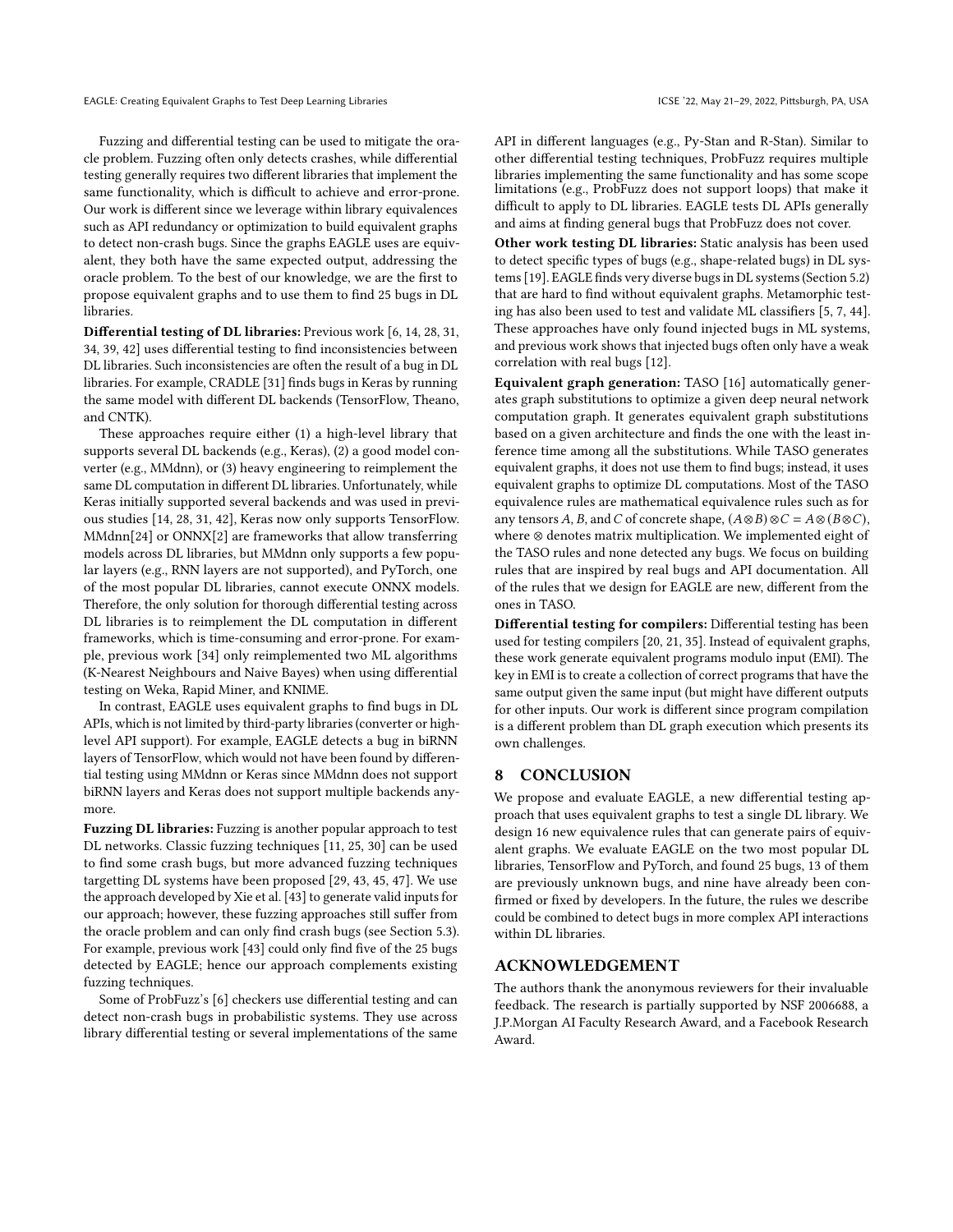ICSE '22, May 21-29, 2022, Pittsburgh, PA, USA Jiannan Wang, Thibaud Lutellier, Shangshu Qian, Hung Viet Pham, and Lin Tan

# **REFERENCES**

- <span id="page-11-14"></span>[1] Martín Abadi, Ashish Agarwal, Paul Barham, Eugene Brevdo, Zhifeng Chen, Craig Citro, Greg S. Corrado, Andy Davis, Jeffrey Dean, Matthieu Devin, Sanjay Ghemawat, Ian Goodfellow, Andrew Harp, Geoffrey Irving, Michael Isard, Yangqing Jia, Rafal Jozefowicz, Lukasz Kaiser, Manjunath Kudlur, Josh Levenberg, Dandelion Mané, Rajat Monga, Sherry Moore, Derek Murray, Chris Olah, Mike Schuster, Jonathon Shlens, Benoit Steiner, Ilya Sutskever, Kunal Talwar, Paul Tucker, Vincent Vanhoucke, Vijay Vasudevan, Fernanda Viégas, Oriol Vinyals, Pete Warden, Martin Wattenberg, Martin Wicke, Yuan Yu, and Xiaoqiang Zheng. 2015. TensorFlow: Large-Scale Machine Learning on Heterogeneous Systems. <https://www.tensorflow.org/> Software available from tensorflow.org.
- <span id="page-11-34"></span>[2] Junjie Bai, Fang Lu, Ke Zhang, et al. 2019. ONNX: Open Neural Network Exchange. [https://github.com/onnx/onnx.](https://github.com/onnx/onnx)
- <span id="page-11-24"></span>[3] Arianna Blasi, Alberto Goffi, Konstantin Kuznetsov, Alessandra Gorla, Michael D Ernst, Mauro Pezzè, and Sergio Delgado Castellanos. 2018. Translating code comments to procedure specifications. In Proceedings of the 27th ACM SIGSOFT International Symposium on Software Testing and Analysis. 242–253.
- <span id="page-11-16"></span>[4] François Chollet et al. 2015. Keras. [https://keras.io.](https://keras.io)
- <span id="page-11-39"></span>[5] Junhua Ding, Xiaojun Kang, and Xin-Hua Hu. 2017. Validating a Deep Learning Framework by Metamorphic Testing. In Proceedings of the 2nd International Workshop on Metamorphic Testing (MET '17). IEEE Press, 28–34.
- <span id="page-11-30"></span>[6] Saikat Dutta, Owolabi Legunsen, Zixin Huang, and Sasa Misailovic. 2018. Testing probabilistic programming systems. In Proceedings of the 2018 26th ACM Joint Meeting on European Software Engineering Conference and Symposium on the Foundations of Software Engineering. 574–586.
- <span id="page-11-40"></span>[7] Anurag Dwarakanath, Manish Ahuja, Samarth Sikand, Raghotham M. Rao, R. P. Jagadeesh Chandra Bose, Neville Dubash, and Sanjay Podder. 2018. Identifying Implementation Bugs in Machine Learning Based Image Classifiers Using Metamorphic Testing. In Proceedings of the 27th ACM SIGSOFT International Symposium on Software Testing and Analysis (ISSTA 2018). ACM, New York, NY, USA, 118–128.<https://doi.org/10.1145/3213846.3213858>
- <span id="page-11-0"></span>[8] Amir Efrati. 2018. Uber Finds Deadly Accident Likely Caused by Software Set to Ignore Objects on Road. The information (2018).
- <span id="page-11-2"></span>[9] Simos Gerasimou, Hasan Ferit-Eniser, Alper Sen, and Alper Çakan. 2020. Importance-Driven Deep Learning System Testing. In ICSE.
- <span id="page-11-25"></span>[10] P. Godefroid, A. Kiezun, and M. Y. Levin. 2008. Grammar-based Whitebox Fuzzing. In Proceedings of the ACM SIGPLAN conference on Programming language design and implementation. 206–215.
- <span id="page-11-35"></span>[11] Google. 2021. OSS-Fuzz.<https://github.com/google/oss-fuzz>
- <span id="page-11-42"></span>[12] Rahul Gopinath, Carlos Jensen, and Alex Groce. 2014. Mutations: How close are they to real faults?. In 2014 IEEE 25th International Symposium on Software Reliability Engineering. IEEE, 189–200.
- <span id="page-11-27"></span>[13] Karam Gouda, Mosab Hassaan, and Mohammed J Zaki. 2010. Prism: An effective approach for frequent sequence mining via prime-block encoding. J. Comput. System Sci. 76, 1 (2010), 88–102.
- <span id="page-11-8"></span>[14] Qianyu Guo, Xiaofei Xie, Yi Li, Xiaoyu Zhang, Yang Liu, Xiaohong Li, and Chao Shen. 2020. Audee: Automated testing for deep learning frameworks. In 2020 35th IEEE/ACM International Conference on Automated Software Engineering (ASE). IEEE, 486–498.
- <span id="page-11-28"></span>[15] Jiawei Han, Jian Pei, Behzad Mortazavi-Asl, Helen Pinto, Qiming Chen, Umeshwar Dayal, and Meichun Hsu. 2001. Prefixspan: Mining sequential patterns efficiently by prefix-projected pattern growth. In proceedings of the 17th international conference on data engineering. Citeseer, 215–224.
- <span id="page-11-43"></span>[16] Zhihao Jia, Oded Padon, James Thomas, Todd Warszawski, Matei Zaharia, and Alex Aiken. 2019. TASO: Optimizing Deep Learning Computation with Automatic Generation of Graph Substitutions. In Proceedings of the 27th ACM Symposium on Operating Systems Principles (SOSP '19). Association for Computing Machinery, New York, NY, USA, 47–62.<https://doi.org/10.1145/3341301.3359630>
- <span id="page-11-18"></span>[17] Guoliang Jin, Linhai Song, Xiaoming Shi, Joel Scherpelz, and Shan Lu. 2012. Understanding and detecting real-world performance bugs. ACM SIGPLAN Notices 47, 6 (2012), 77–88.
- <span id="page-11-17"></span>[18] Keras. 2019. Keras 2.3.0: This is also the last major release of multi-backend Keras. [https://github.com/keras-team/keras/releases/tag/2.3.0.](https://github.com/keras-team/keras/releases/tag/2.3.0)
- <span id="page-11-38"></span>[19] Sifis Lagouvardos, Julian Dolby, Neville Grech, Anastasios Antoniadis, and Yannis Smaragdakis. 2020. Static analysis of shape in TensorFlow programs. In 34th European Conference on Object-Oriented Programming (ECOOP 2020). Schloss Dagstuhl-Leibniz-Zentrum für Informatik.
- <span id="page-11-21"></span>[20] Vu Le, Mehrdad Afshari, and Zhendong Su. 2014. Compiler Validation via Equivalence modulo Inputs. In Proceedings of the 35th ACM SIGPLAN Conference on Programming Language Design and Implementation (PLDI '14). Association for Computing Machinery, New York, NY, USA, 216–226. [https:](https://doi.org/10.1145/2594291.2594334) [//doi.org/10.1145/2594291.2594334](https://doi.org/10.1145/2594291.2594334)
- <span id="page-11-22"></span>[21] Vu Le, Chengnian Sun, and Zhendong Su. 2015. Finding Deep Compiler Bugs via Guided Stochastic Program Mutation. In Proceedings of the 2015 ACM SIGPLAN International Conference on Object-Oriented Programming, Systems, Languages, and Applications (OOPSLA 2015). Association for Computing Machinery, New York, NY, USA, 386–399.<https://doi.org/10.1145/2814270.2814319>
- <span id="page-11-3"></span>[22] Zenan Li, Xiaoxing Ma, Chang Xu, Chun Cao, Jingwei Xu, and Jian Lü. 2019. Boosting Operational DNN Testing Efficiency through Conditioning. In Proceedings of the 2019 27th ACM Joint Meeting on European Software Engineering Conference and Symposium on the Foundations of Software Engineering.
- <span id="page-11-19"></span>[23] J. Liang, Y. Chen, M. Wang, Y. Jiang, Z. Yang, C. Sun, X. Jiao, and J. Sun. 2019. Engineering a Better Fuzzer with Synergically Integrated Optimizations. In 2019 IEEE 30th International Symposium on Software Reliability Engineering (ISSRE). 82–92.<https://doi.org/10.1109/ISSRE.2019.00018>
- <span id="page-11-33"></span>[24] Yu Liu, Cheng Chen, Ru Zhang, Tingting Qin, Xiang Ji, Haoxiang Lin, and Mao Yang. 2020. Enhancing the interoperability between deep learning frameworks by model conversion. In Proceedings of the 28th ACM Joint Meeting on European Software Engineering Conference and Symposium on the Foundations of Software Engineering. 1320–1330.
- <span id="page-11-36"></span>[25] LLVM. 2021. libFuzzer – a library for coverage-guided fuzz testing. [http:](http://llvm.org/docs/LibFuzzer.html) [//llvm.org/docs/LibFuzzer.html](http://llvm.org/docs/LibFuzzer.html)
- <span id="page-11-4"></span>[26] Lei Ma, Felix Juefei-Xu, Fuyuan Zhang, Jiyuan Sun, Minhui Xue, Bo Li, Chunyang Chen, Ting Su, Li Li, Yang Liu, Jianjun Zhao, and Yadong Wang. 2018. DeepGauge: Multi-Granularity Testing Criteria for Deep Learning Systems. In ASE.
- <span id="page-11-26"></span>[27] R. Majumda and R. Xu. 2007. Directed Test Generation Using Symbolic Grammars. In Proceedings of the 22nd IEEE/ACM International Conference on Automated Software Engineering. 134–143.
- <span id="page-11-9"></span>[28] Mahdi Nejadgholi and Jinqiu Yang. 2019. A study of oracle approximations in testing deep learning libraries. In 2019 34th IEEE/ACM International Conference on Automated Software Engineering (ASE). IEEE, 785–796.
- <span id="page-11-10"></span>[29] Augustus Odena, Catherine Olsson, David Andersen, and Ian Goodfellow. 2019. Tensorfuzz: Debugging neural networks with coverage-guided fuzzing. In International Conference on Machine Learning. PMLR, 4901–4911.
- <span id="page-11-37"></span>[30] Carlos Pacheco and Michael D Ernst. 2007. Randoop: feedback-directed random testing for Java. In Companion to the 22nd ACM SIGPLAN conference on Objectoriented programming systems and applications companion. 815–816.
- <span id="page-11-1"></span>[31] Hung Viet Pham, Thibaud Lutellier, Weizhen Qi, and Lin Tan. 2019. CRADLE: cross-backend validation to detect and localize bugs in deep learning libraries. In 2019 IEEE/ACM 41st International Conference on Software Engineering (ICSE). IEEE, 1027–1038.
- <span id="page-11-29"></span>[32] Hung Viet Pham, Shangshu Qian, Jiannan Wang, Thibaud Lutellier, Jonathan Rosenthal, Lin Tan, Yaoliang Yu, and Nachiappan Nagappan. 2020. Problems and opportunities in training deep learning software systems: an analysis of variance. In Proceedings of the 35th IEEE/ACM International Conference on Automated Software Engineering. 771–783.
- <span id="page-11-15"></span>[33] Frank Seide and Amit Agarwal. 2016. CNTK: Microsoft's open-source deeplearning toolkit. In Proceedings of the 22nd ACM SIGKDD International Conference on Knowledge Discovery and Data Mining. 2135–2135.
- <span id="page-11-31"></span>[34] Siwakorn Srisakaokul, Zhengkai Wu, Angello Astorga, Oreoluwa Alebiosu, and Tao Xie. 2018. Multiple-implementation testing of supervised learning software. In Workshops at the Thirty-Second AAAI Conference on Artificial Intelligence.
- <span id="page-11-23"></span>[35] Chengnian Sun, Vu Le, and Zhendong Su. 2016. Finding Compiler Bugs via Live Code Mutation. In Proceedings of the 2016 ACM SIGPLAN International Conference on Object-Oriented Programming, Systems, Languages, and Applications (OOPSLA 2016). Association for Computing Machinery, New York, NY, USA, 849–863. <https://doi.org/10.1145/2983990.2984038>
- <span id="page-11-5"></span>[36] Youcheng Sun, Min Wu, Wenjie Ruan, Xiaowei Huang, Marta Kwiatkowska, and Daniel Kroening. 2018. Concolic Testing for Deep Neural Networks. In ASE.
- [37] Yuchi Tian, Kexin Pei, Suman Jana, and Baishakhi Ray. 2018. DeepTest: Automated Testing of Deep-Neural-Network-Driven Autonomous Cars. In Proceedings of the 40th International Conference on Software Engineering.
- <span id="page-11-6"></span>[38] Yuchi Tian, Ziyuan Zhong, Vicente Ordonez, Gail Kaiser, and Baishakhi Ray. 2020. Testing DNN Image Classifier for Confusion & Bias Errors. In ICSE.
- <span id="page-11-32"></span>[39] Jackson Vanover, Xuan Deng, and Cindy Rubio-González. 2020. Discovering discrepancies in numerical libraries. In Proceedings of the 29th ACM SIGSOFT International Symposium on Software Testing and Analysis. 488–501.
- <span id="page-11-7"></span>[40] Huiyan Wang, Jingweiu Xu, Chang Xu, Xiaoxing Ma, and Jian Lu. 2020. DIS-SECTOR: Input Validation for Deep Learning Applications by Crossing-layer Dissection. In ICSE.
- <span id="page-11-20"></span>[41] Mingzhe Wang, Jie Liang, Chijin Zhou, Yu Jiang, Rui Wang, Chengnian Sun, and Jiaguang Sun. 2021. RIFF: Reduced Instruction Footprint for Coverage-Guided Fuzzing. In 2021 USENIX Annual Technical Conference (USENIX ATC 21). 147–159.
- <span id="page-11-11"></span>[42] Zan Wang, Ming Yan, Junjie Chen, Shuang Liu, and Dongdi Zhang. 2020. Deep learning library testing via effective model generation. In Proceedings of the 28th ACM Joint Meeting on European Software Engineering Conference and Symposium on the Foundations of Software Engineering. 788–799.
- <span id="page-11-12"></span>[43] Danning Xie, Yitong Li, Mijung Kim, Hung Viet Pham, Lin Tan, Xiangyu Zhang, and Michael Godfrey. 2021. Leveraging Documentation to Test Deep Learning Library Functions. (2021). arXiv[:cs.SE/2109.01002](https://arxiv.org/abs/cs.SE/2109.01002)
- <span id="page-11-41"></span>[44] Xiaoyuan Xie, Joshua WK Ho, Christian Murphy, Gail Kaiser, Baowen Xu, and Tsong Yueh Chen. 2011. Testing and validating machine learning classifiers by metamorphic testing. Journal of Systems and Software 84, 4 (2011), 544–558.
- <span id="page-11-13"></span>[45] Xiaofei Xie, Lei Ma, Felix Juefei-Xu, Minhui Xue, Hongxu Chen, Yang Liu, Jianjun Zhao, Bo Li, Jianxiong Yin, and Simon See. 2019. Deephunter: a coverage-guided fuzz testing framework for deep neural networks. In Proceedings of the 28th ACM